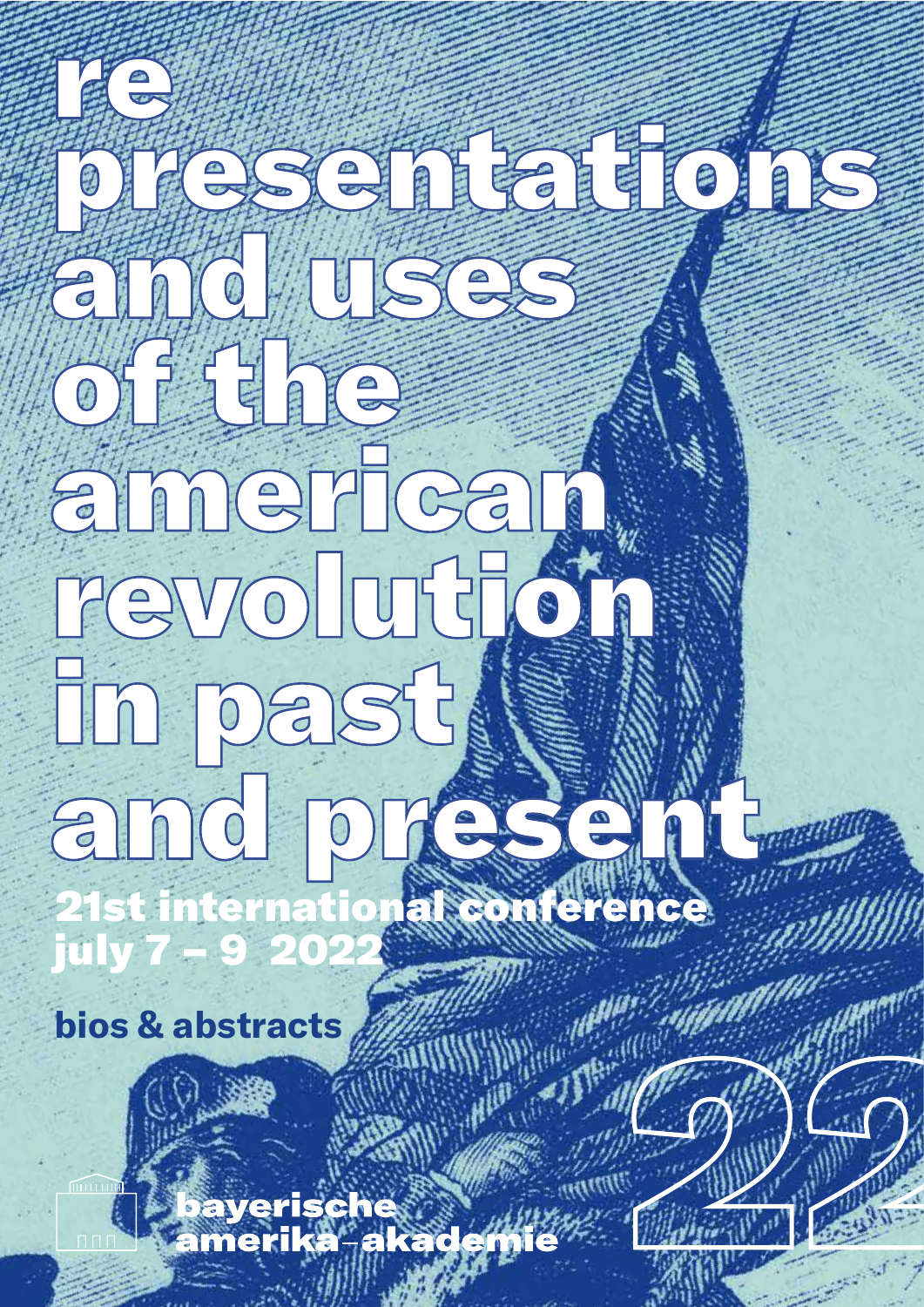#### **thursday july 7**

- **3.00 PM Introduction Volker Depkat** (University of Regensburg), **Karsten Fitz** (University of Passau) **Susanne Lachenicht** (University of Bayreuth)
- **3.30 PM Visual Memories of the American Revolution** Chair: **Karsten Fitz** (University of Passau)

#### **Thomas Giese** (Düsseldorf)

Reframing Leutze: "Washington Crossing the Delaware" in a New Context

**Erika Piola** (Library Company of Philadelphia), **virtual** Watching the "Watchman's Cry": Anatomy of an Antebellum Engraving of the End of the American Revolution

**Lauren B. Hewes** (American Antiquarian Society), **virtual** The 19th-Century Reuse and Revival of Paul Revere's "The Boston Massacre"

#### **Mark Thistlethwaite** (TCU School of Art) The American Revolution's Evolving Visual Imagery in the 21st Century, So Far

- **5.30 PM Coffee Break**
- **6.30 PM Welcome and Award Ceremony** Welcome by John Stubbs, Consul for Public Affairs (U.S. Consulate Munich)

BAA Dissertation and Honorary Member Award

**7.00 PM Keynote Address** Chair: **Heike Paul** (FAU Erlangen-Nürnberg) **Alan Taylor** (University of Virginia) The American Revolution and the Contemporary Culture War

#### **friday july 8**

| 9.00 AM | The American Revolution in Historiographical Traditions<br>Chair: Andrew O'Shaughnessy (Monticello) |
|---------|-----------------------------------------------------------------------------------------------------|
|         | <b>Bertrand van Ruymbeke (University of Paris 8)</b>                                                |
|         | "La plus grande et la plus importante des révolutions": French                                      |
|         | Contemporaneous Writings on the American Revolution (1780s-1790s)                                   |
|         | <b>Csaba Lévai</b> (University of Debrecen)                                                         |
|         | Interpretations of the American Revolution in Communist Hungary                                     |
|         | <b>Ghislain Potriquet</b> (University of Strasbourg)                                                |
|         | The Coming of Age of American History in France, 1870-1900                                          |
|         |                                                                                                     |

**10.30 PM Coffee Break**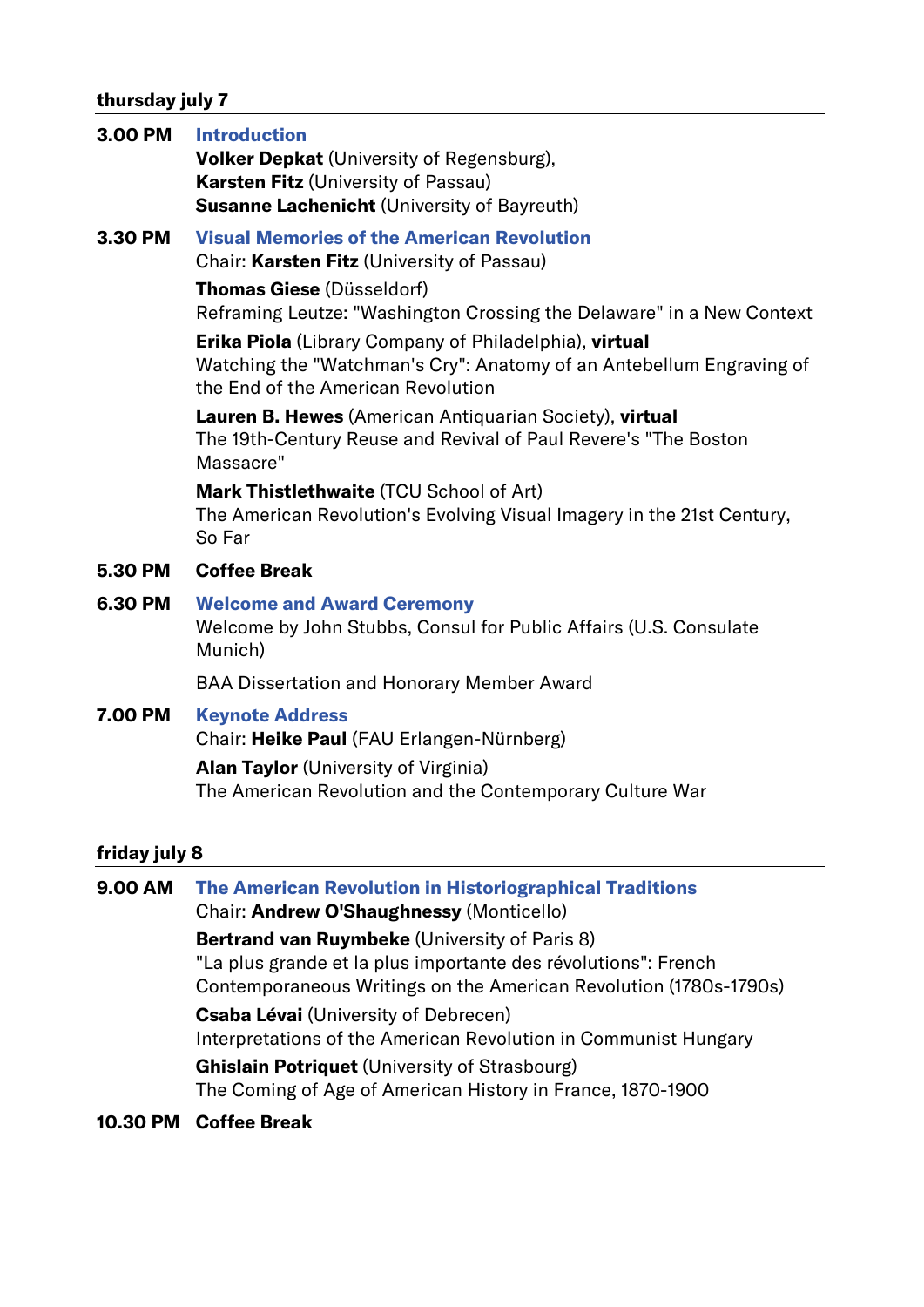#### **11.00 AM Young Scholars' Forum**

Chair: **Volker Depkat** (University of Regensburg)

**Markus Diepold** (University of Regensburg) "No Knife Near Our Dish": The Material Culture of Food, Hospitality, and Commensality in 18th Century Haudenosaunee-European Diplomacy

**Lisa Seuberth** (FAU Erlangen-Nürnberg) Whiteness as Usual? American Africanism in the 21st-Century Novel

**Thomas StelzI** (University of Passau)

Discussing War and Peace: Representations and Uses of the Past in German-American Foreign Policy

#### **12.30 PM Lunch Break**

**2.00 PM Revolutions, Independence and Political Exiles** Chair: **Ursula Prutsch** (LMU Munich)

> **Susanne Lachenicht** (University of Bayreuth) German Exiles in Revolutionary France: Changing Perspectives on the American Revolution

**Alessandro Bonvini** (SSM, Naples) Echoes of the American Revolution in the Risorgimento: Views from the Republican Diaspora in the United States (1835-1860)

#### **Charlotte Lerg** (LMU Munich)

19th-Century German Exile Historiography in America: Writing 1848 into an Atlantic Revolutionary Tradition

- **4.00 PM Coffee Break**
- **4.30 PM Keynote Address**

Chair: **Susanne Lachenicht** (University of Bayreuth) **Sarah M.S. Pearsall** (Johns Hopkins University) Representing Revolution

- **5.45 PM Coffee Break**
- **6.00 PM BAA Members' Meeting**

#### **saturday july 9**

#### **9.00 AM Loyalists and Conservatives**

Chair: **Volker Depkat** (University of Regensburg)

**Jannik Keindorf** (University of Duisburg-Essen), **virtual** Counter-Revolutionary Solidarity? Loyalist Refugee Communities in Jamaica in the Aftermath of the American Revolution

**Alexander Kruska** (FAU Erlangen-Nürnberg) "As Gently as the Ripe Apple Falls from the Tree": The Foundation of the American Republic in 19th-Century German Conservative Thought

**Annabelle Meier** (Georg-August-University Göttingen) An Aspirational "Quiet" Revolution: The Perception of American Independence in German Constitutionalism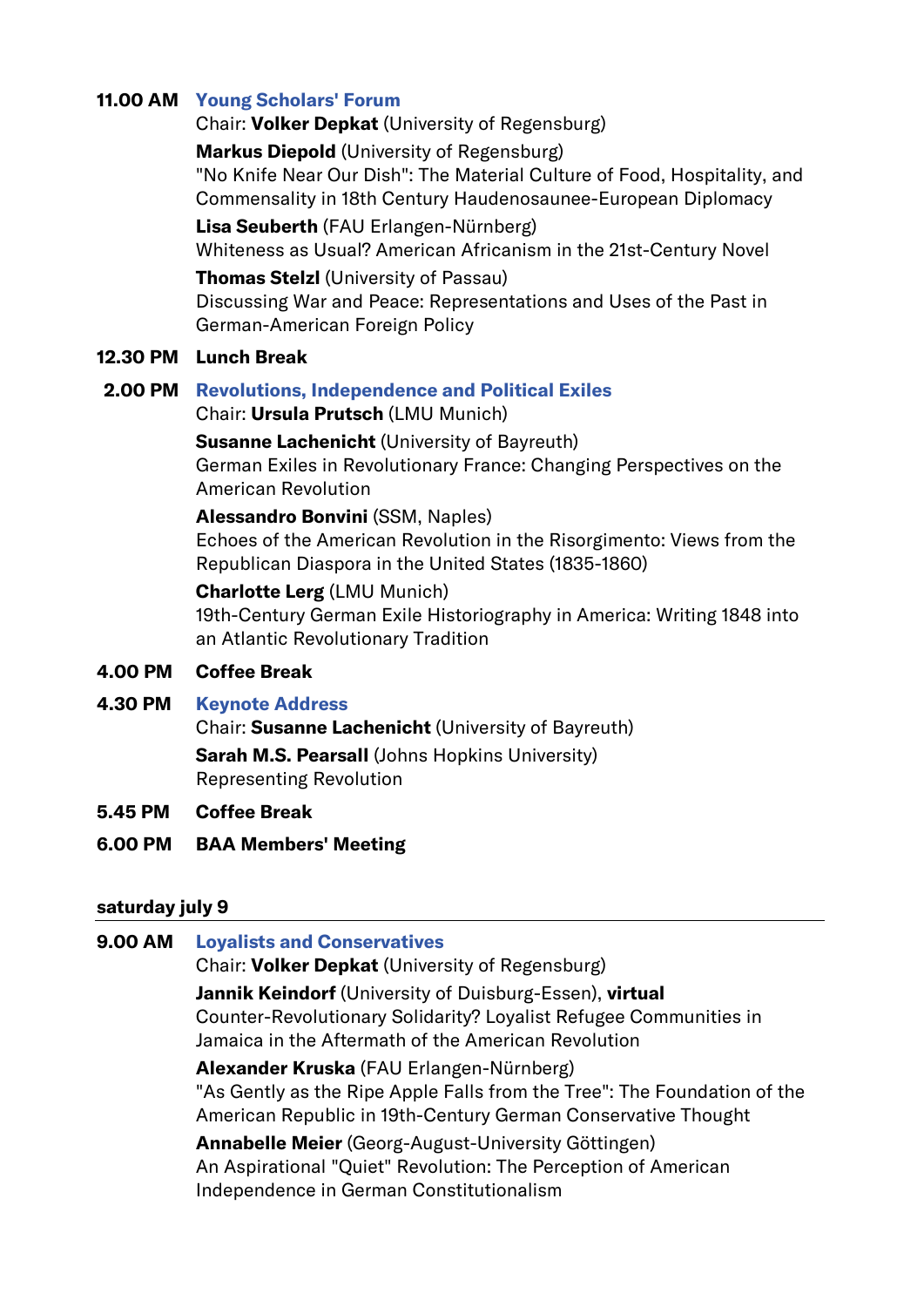#### **11.00 PM Coffee Break**

**11.30 PM Staging, Singing, and Dancing the American Revolution** Chair: **Kerstin Schmidt** (KU Eichstätt-Ingolstadt)

> **Nassim Balestrini** (Karl-Franzens-University Graz) Staging the American Revolution: Dramatic Genres and/as Political **Discourse**

**Vanessa Vollmann** (University of Passau)

Reimagining Milestones: Myths of the American Revolution in the Musical "Hamilton"

- **1.00 PM Coffee Break**
- **1.30 PM Presentation of AMERICA 2026 Bertrand van Ruymbeke** (University of Paris 8)
- **2.00 PM Wrap up**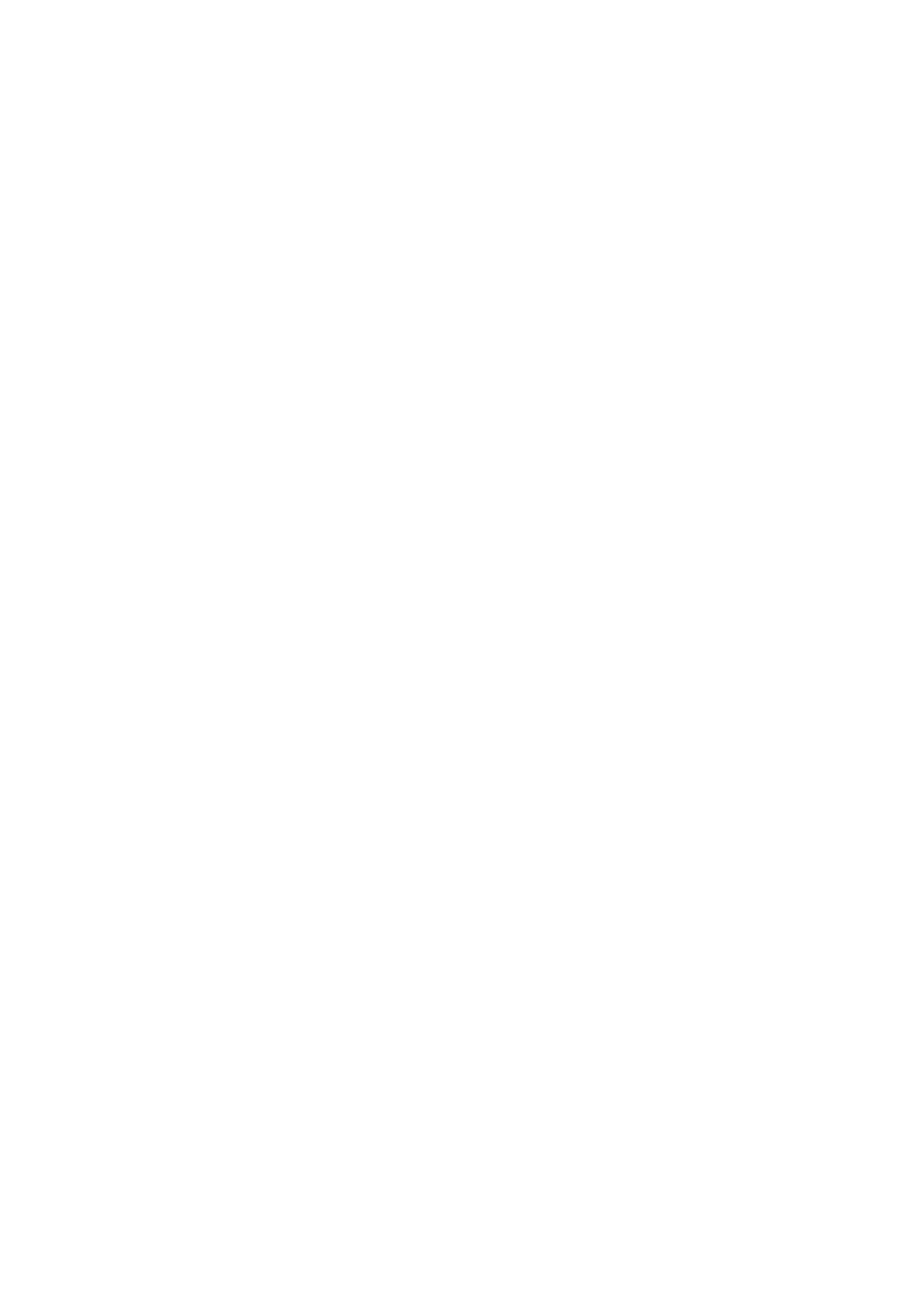#### **thursday july 7, 3.30 PM Visual Memories of the American Revolution**

**Chair: Karsten Fitz** is professor of American Studies/Cultural and Media Studies at the University of Passau and a member of the Bavarian American Academy.

#### **Thomas Giese** (Düsseldorf)

# **Reframing Leutze: "Washington Crossing the Delaware" in a New Context**

Thomas Giese lives in Düsseldorf and is a member of Forum Vormärz Forschung e.V. During and after his studies of art and art history at the Düsseldorf Academy (1977– 1983), Giese was engaged in a group called Wandmalgruppe Düsseldorf, which initiated and realized mural projects in neighborhoods with children, youth, and grassroots initiatives. From 1984 on, this included projects abroad such as in Turin, Italy. 1985-1987 he participated in exhibitions, like the DGB exhibition on Berlin's 750th anniversary. 1996-2004 he was involved in neighborhood work in Duisburg-Marxloh. Press contributions have been augmented from 2015 on by academic papers in the Forum Vormärzforschung Yearbook and the Heine-Jahrbuch.

#### **Abstract**

In 1844, the year of Polk's election, and through "Polk's War" of expansion against Mexico 1846-1848, the German-American painter Emanuel Leutze, born in Schwäbisch Gmünd and raised in Philadelphia, was living in Düsseldorf. In "Französische Maler" (French Painters), the Düsseldorf-born poet Heinrich Heine mentions "Bonaparte, der ein Washington von Europa werden konnte, und nur dessen Napoleon ward". By analogy, we could say the eleventh US president, James K. Polk, who should have been a "Washington", became only an imperialistic "Napoleon". Giese discusses how Leutze's painting on the one hand references prior pictures of the Revolution, and on the other, the pictures which were created at Düsseldorf in Europe at that time, especially those of Carl Friedrich Lessing, a great-nephew of the famous proponent of the Enlightenment. Different times have looked to Leutze's painting to mobilize the public for the ideals of the Revolution. To this day, the work provokes discussion, not to mention caricatures and satirical photomontages as a statement on the politics of contemporary US presidents.

#### **Erika Piola** (Library Company of Philadelphia)

#### **Watching the "Watchman's Cry": Anatomy of an Antebellum Engraving of the End of the American Revolution**

Erika Piola is curator of Graphic Arts and director of the Visual Culture Program at the Library Company of Philadelphia. Her research interests include the antebellum Philadelphia print market, 19th-century ephemera, and American visual culture and its intersections with African American and women's history. She is editor and contributor to Philadelphia on Stone: Commercial Lithography in Philadelphia, 1828-1878 (2012). Recent work has included the exhibition *Imperfect History: Curating the Graphic Arts* Collection at Benjamin Franklin's Public Library (2021-2022) and an essay in Circulation and Control: Artistic Culture and Intellectual Property in the Nineteenth Century (2021). She is currently working on a chapter about Philadelphia printseller Sarah Hart for Female Printmakers, Publishers and Printsellers in the Eighteenth Century: The Imprint of Women in Graphic Media, 1735-1830.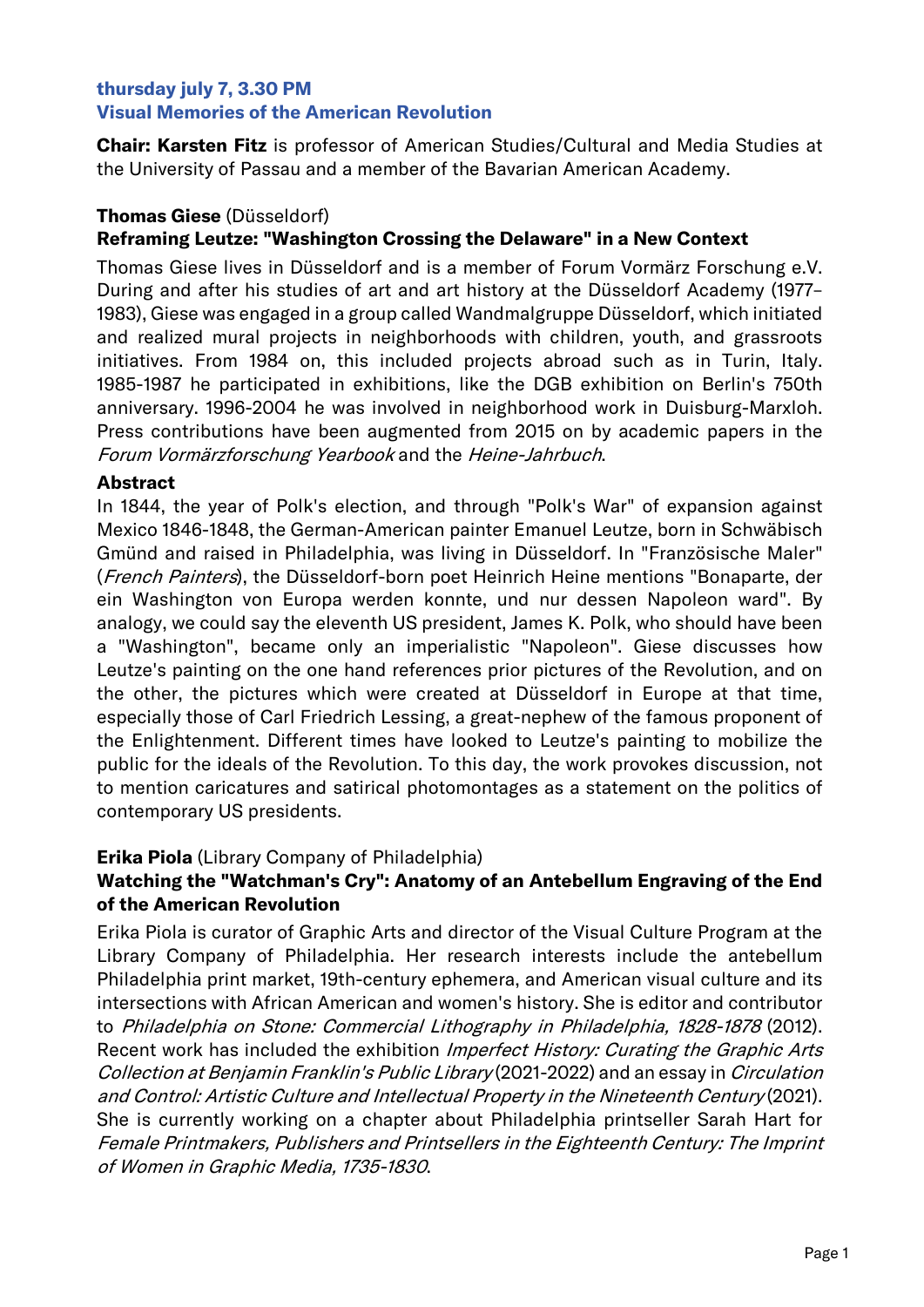#### **Abstract**

In 1856, international printsellers Goupil & Co. published *Cornwallis is Taken! The* Watchman's Cry - Philadelphia 1781, a parlor print depicting the moonlit announcement of the surrender of General Cornwallis at Yorktown at the Philadelphia residence of Thomas McKean, president of the Continental Congress. Designed, engraved, and printed by British-born transplants Eugenio H. Latilla, Thomas Doney, and William Pate, the print depicts an imaginary of a swath of the society in the city that was at the heart of the start and end of the Revolution. Among the men, women, and children rendered are an African American caregiver, a man with an amputation, and an Indigenous woman. A narrative seemingly born in a 1850s popular history text, the visual conception of the historical moment was issued as more households hung framed prints on their walls. An historical image depicting 19th-century conceptualized tropes of race, gender, and disability, its reading in the 21st century provides a kaleidoscope of visual interpretation about those who created, distributed, consumed, and embodied this visual memory of the American Revolution. This paper will examine the sociopolitical cultures that informed the creation of the print – its anatomy – and those affecting the kaleidoscope of its visual interpretation, now and then.

#### **Lauren B. Hewes** (American Antiquarian Society)

#### **The 19th-Century Reuse and Revival of Paul Revere's "The Boston Massacre"**

Lauren Hewes is a vice president and the Andrew W. Mellon curator of Graphic Arts at the American Antiquarian Society in Worcester, Massachusetts, where she oversees the acquisition, cataloging, conservation, curatorial, and readers' services departments and builds and cares for the Society's extensive collections of prints, photographs, and ephemera. Her research focuses on 19th-century American portraiture, printmaking, and photography. Her publications include "J.H. Bufford's Parlor Gems" in Imprint Magazine (2021), Beyond Midnight: Paul Revere (2019), Radiant with Color & Art: McLoughlin Brothers and the Business of Picture Books, 1858-1920 (2017), "The Circulation of French lithographs in the United States" in *With a French Accent:* American Lithography to 1860 (2012), In Pursuit of a Vision: Two Centuries of Collecting at the American Antiquarian Society (2012), "The Cosmopolitan Art Association Engravings, 1856-1861," Imprint Magazine (2006), and Portraits in the Collection of the American Antiquarian Society (2004). She previously held positions at the Print Council of America, the US National Park Service, and Shelburne Museum and was, from 2016 to 2018, president of the American Historical Print Collector Society.

#### **Abstract**

Paul Revere's politically-charged engraving The Bloody Massacre Perpetrated in King-Street, was printed in Boston, Massachusetts, in March 1770. That year several derivative versions were made – a broadside using the same plate, a faithful copy engraved by a local clockmaker, a fold-out plate in a pro-colonist London publication, and an illustration inside The Freeholders Magazine. But what happened after 1770? At the start of the 19th century, Revere's work as an engraver (and his most famous print) seems to have been entirely forgotten. This paper will examine the reemergence of Revere's *Massacre* design in the 1830s when the image was used to educate a new generation of Americans about the events of the Revolution. In the 1850s, the Massacre was repurposed again by supporters of abolition. Here the design was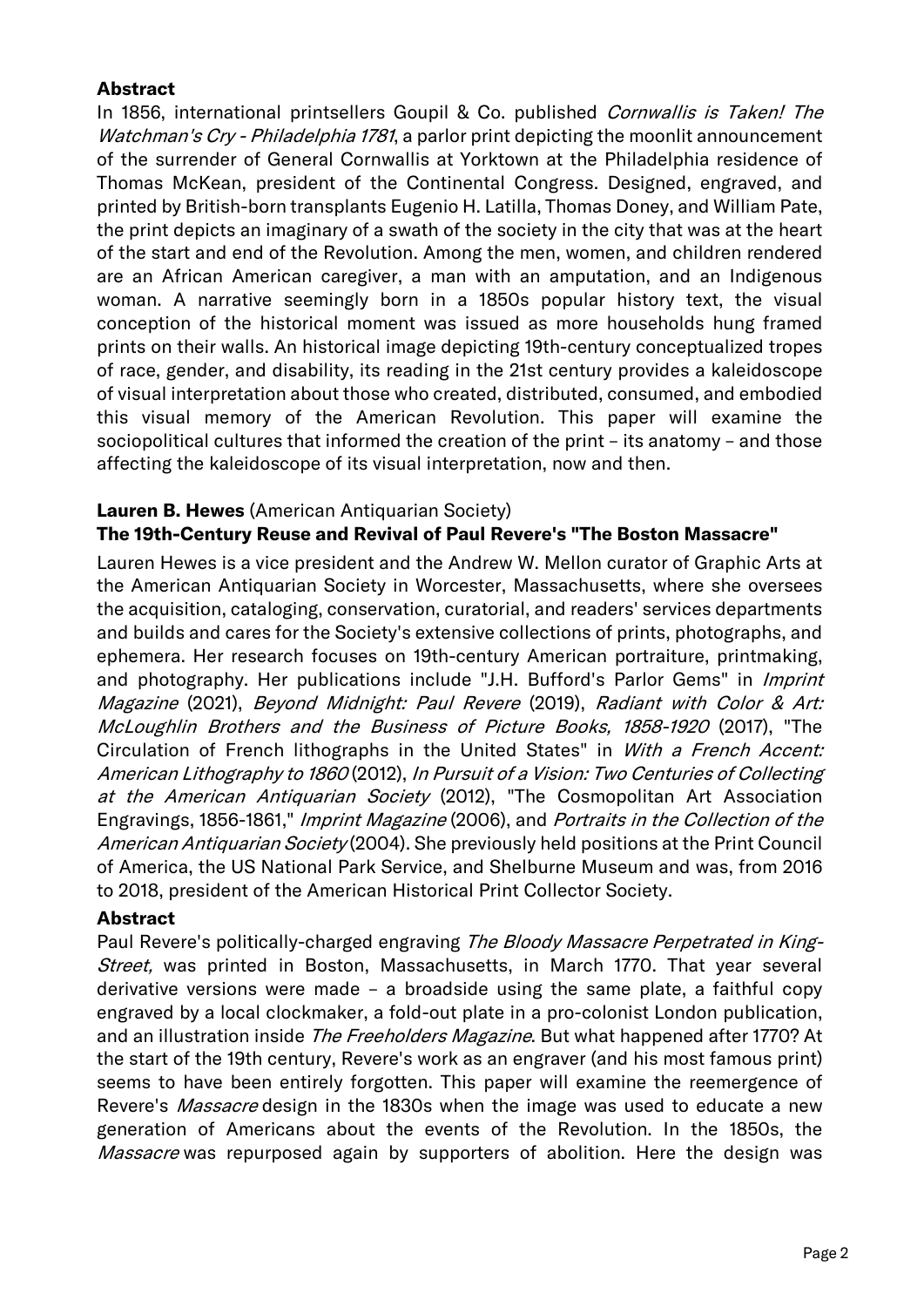modified to emphasize the death of Crispus Attucks in order to remind viewers that people of color had served their country and deserved to be full citizens.

# **Mark Thistlethwaite** (TCU School of Art)

# **The American Revolution's Evolving Visual Imagery in the 21st Century, So Far**

Mark Thistlethwaite is professor emeritus of the School of Art, Texas Christian University, where he was the inaugural holder of the Kay and Velma Kimbell Chair of Art History. A recipient of TCU Chancellor's Award for Distinguished Teaching, his courses focused on the art and visual culture of the United States (colonial to contemporary) as well as on public art and the history of graphic design. His publications include Painting in the Grand Manner: The Art of Peter F. Rothermel (1812-1895) (1995), Grand Illusions: History Painting in America (1988) with W. Gerdts (eds.), and The Image of George Washington: Studies in Mid-Nineteenth-Century American History Painting (1979). Currently, he is co-curating the exhibition Night and Day: Frederic Remington's Final Decade, to open at the Sid Richardson Museum, Fort Worth, Texas, in late 2022.

#### **Abstract**

On February 13, 2022, during the Super Bowl, the productivity platform ClickUp aired an ad portraying the signing of the Declaration of Independence as a near calamity before Thomas Jefferson utilized the company's app to save the day. ClickUp's commercial centered on the idea: "What if moments in history could be made easier using its product?" The ad also begged the central questions of this presentation, how and why does contemporary visual culture accommodate and appropriate American Revolution subjects in an age dubbed post-heroic, post-historical, and post-truth? Surprisingly, perhaps, 21st-century visual culture – encompassing fine art, as well as editorial cartoons, advertising, and online memes – has produced more expansive and idiosyncratic images of the American Revolution than ever before. Renderings filtered through the variegated lens of contemporary complexities, contradictions, and desires challenge and often subvert earlier depictions, while at the same time implicitly acknowledging and perpetuating their significance in visualizing a sense of national identity.

#### **thursday july 7 2022, 7.00 PM Keynote Address**

**Chair: Heike Paul** is professor and chair of American Studies at FAU Erlangen-Nürnberg and director of the Bavarian American Academy.

# **Alan Taylor** (University of Virginia)

#### **The American Revolution and the Contemporary Culture War**

Alan Taylor is the Thomas Jefferson Memorial Foundation Professor of History at the University of Virginia. He taught at Queens College of Oxford University, the University of California at Davis, and at Boston University. For a dozen years, Taylor served as the faculty advisor for the California State Social Science and History Project, which provides curriculum support and professional development for K-12 teachers in history and social studies. Taylor has published several books, among them American Republics: A Continental History of the United States, 1783-1850 (2021), which won the New-York Historical Society's annual Barbara and David Zalaznick Book Prize in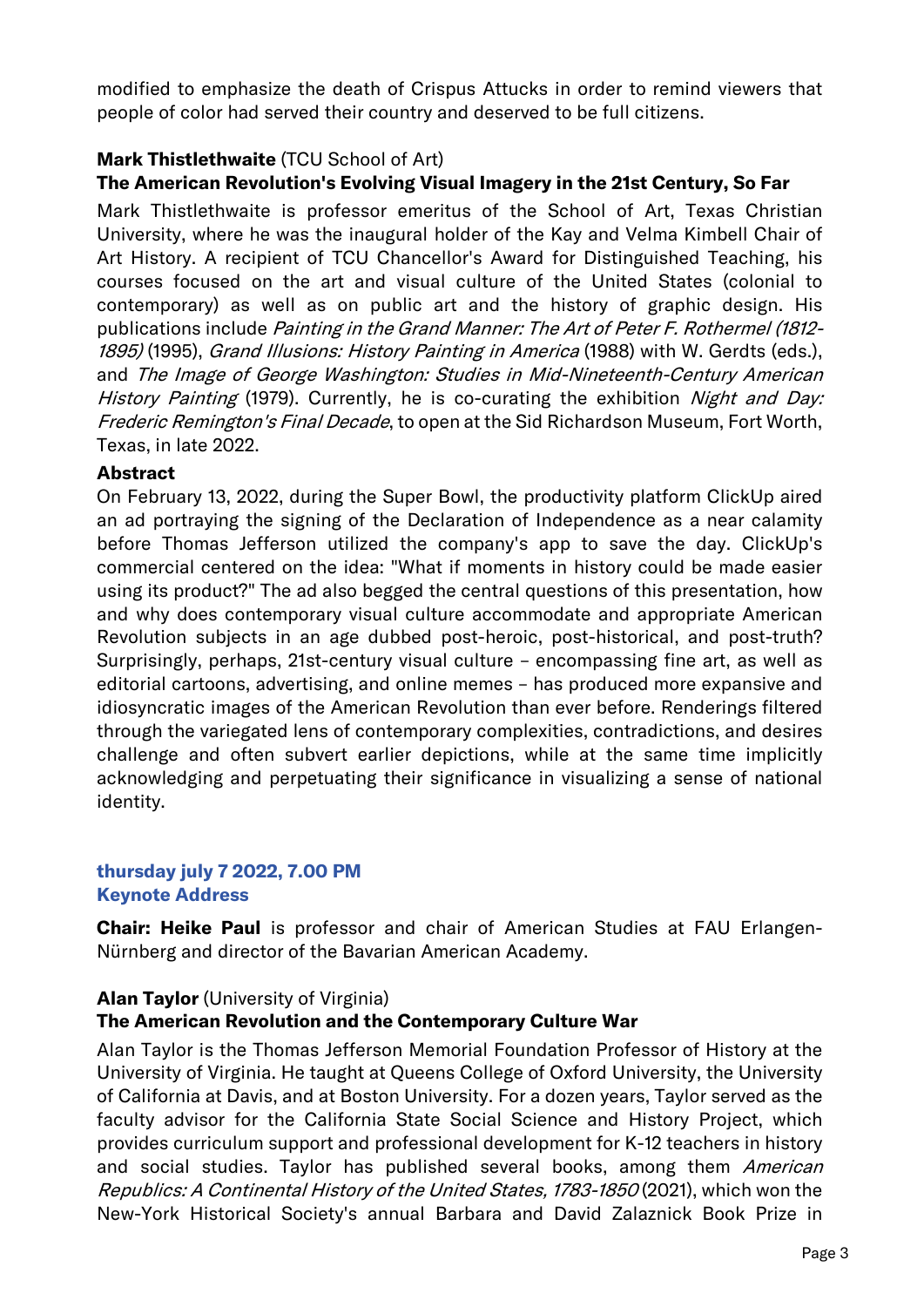American History, Thomas Jefferson's Education (2019), American Revolutions: A Continental History, 1750-1804 (2016), The Internal Enemy: Slavery and War in Virginia (2013), and The Civil War of 1812: American Citizens, British Subjects, Irish Rebels, & Indian Allies (2010). In 2016, he became member of the American Academy of Arts and Sciences and in 2020, received membership in the American Philosophical Society.

#### **Abstract**

The presentation will discuss the politics in the United States (within and beyond the academy) around interpreting the American Revolution, with a special focus on the controversial impact of the 1619 Project in bringing slavery to the forefront. The controversy revives some deeper historiographical issues around the nature of progressive and consensus interpretation of the revolution as foundational for pervasive divisions within the United States.

#### **friday, july 8 2021, 9.00 AM**

#### **The American Revolution in Historiographical Traditions**

**Chair: Andrew O'Shaughnessy** (Monticello) is vice president of the Thomas Jefferson Foundation at Monticello in Virginia, the Saunders Director of the Robert H. Smith International Center for Jefferson Studies at Monticello, and professor of History at the University of Virginia.

#### **Bertrand Van Ruymbeke** (University of Paris 8)

#### **"La plus grande et la plus importante des révolutions": French Contemporaneous Writings on the American Revolution (1780s-1790s)**

Bertrand Van Ruymbeke is professor of American Civilization and History at the University of Paris 8. He works on early America, the American Revolution, and 18thcentury Franco-American relations. Former member of the Omohundro Institute Council (2017-2021), he is an honorary member (senior) of the Institut Universitaire de France (class of 2015-20). He is the author of L'Indépendance des États-Unis: Heritage et Interpretations (2021), Histoire des États-Unis: De 1492 à nos jours, 2 vols. (2021), The Atlantic World of Anthony Benezet (1713-1784) (2016), A Companion to the Huguenots (2016), L'Amérique avant les États-Unis: Une histoire de l'Amérique anglaise, 1497-1776 (2013, paperback revised edition 2016), Les huguenots et l'Atlantique, 2 vols. (2009-2012), coeditor of Constructing Early Modern Empires (2007), and From New Babylon to Eden: The Huguenots and Their Migration to Colonial South Carolina (2006). He is currently writing a French history of the American Revolution and is the coordinator of the European and Transatlantic consortium America 2026.

#### **Abstract**

The American Revolution raised tremendous literary interest in France from the late 1760s to the 1790s. At first, translations of major American essays were published. Then French authors started to reflect on the American Revolution and its possible impact on ancien regime France. At the same time, Académies and learned societies organized essay contests on the New World and on the American Revolution. State constitutions were also translated in French and commented by the philosophes. Finally, histories of the American Revolution were published soon after its completion with the 1783 treaty of Paris. France, of course, signed a treaty of alliance with the United States in 1778 and sent troops to fight for its independence. While the Revolutionary War involved France's military, diplomatic as well as financial and economic resources on a large scale, the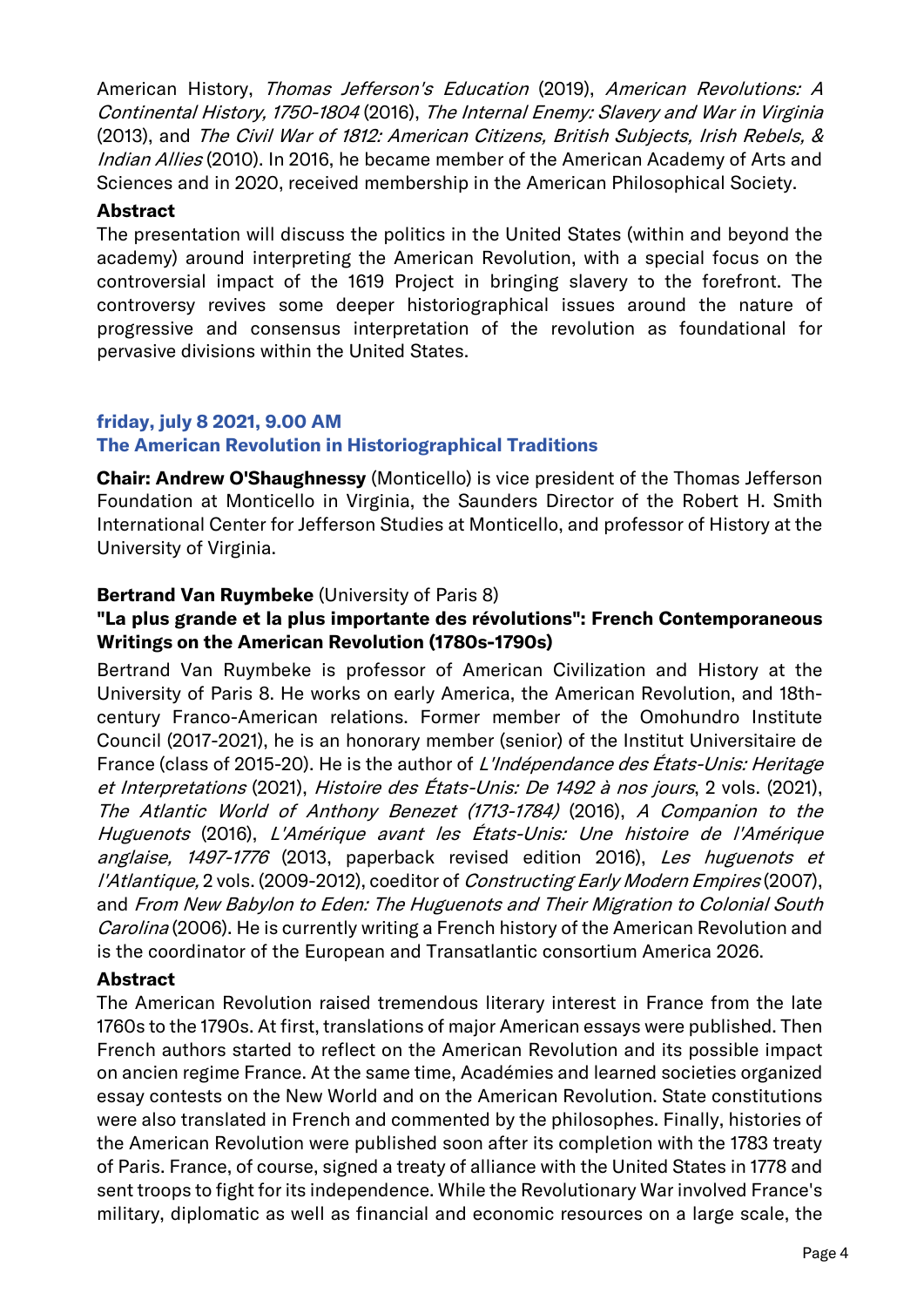educated public was very much concerned about the Anglo-American crisis and French's involvement, pondering the global – meaning European – lasting political and institutional impact this faraway revolution would have. This paper seeks to offer a panorama of French publications and perceptions of the American Revolution in the last third of the 18th century.

# **Csaba Lévai** (University of Debrecen)

# **Interpretations of the American Revolution in Communist Hungary**

Csaba Lévai (1964) is an associate professor of History at the University of Debrecen. He was educated at the University of Debrecen and the Loránd Eötvös University of Budapest. Lévai teaches 18th- and 19th-century history. His research interests are the history of the British colonies in North America, the history of the American Revolution, and the history of slavery in British North America and the United States of America. His publications include "The Execrable Commerce": Transatlantic Slave Trade and the Emergence of the Slave Systems in British North America (2020, in Hungarian), (as ed.) American History and Historiography (2013, a collection of his essays, in Hungarian), The Republicanism Debate. A Historiographical Discussion of the Intellectual Background of the American Revolution (2003, in Hungarian), and New Order in a New World, a collection of writings by the American Founding Fathers (1997, in Hungarian). His works have been published in seven countries (Hungary, Great Britain, Canada, Italy, the Netherlands, and Germany) in Hungarian and in English. He was a two-times Fulbright scholar at the University of Virginia, and he was also a research fellow at the International Center for Jefferson Studies in Charlottesville, Virginia, and at the Fred W. Smith Library for the Study of George Washington in Mount Vernon, Virginia.

# **Abstract**

Hungary was part of the Soviet bloc between 1948 and 1990. Consequently, the American Revolution officially was interpreted within the Marxist-Leninist ideological framework of the ruling party. But this period was not homogeneous either, and the interpretation of the American Revolution was somewhat different during the Stalinist dictatorship of the first half of the 1950s, and during the slightly milder regime of János Kádár (1956-1989). The official interpretation of the American Revolution was determined by several factors. The changing relationship of the Soviet Union and the United States, and as a result, the changing relations of Hungary and the United States had a great impact on it. But it was also changing as a result of the special intentions of the Kádár regime towards the United States. In the first half of the 1950s, the dogmatic Marxist-Leninist interpretation was obligatory. But during the second half of the 1960s and the 1970s, a milder version of the original thesis was in use. This was the period of the consolidation of the Kádár regime after the putting down of the anti-Soviet uprising in 1956, and the period of détente in world politics. Hungarian leaders wanted better relations with the United States, mainly for economic and financial reasons. A few Hungarian historians were allowed to visit the United States with the help of different scholarships, and greater emphasis was put on the argument that after all, the American Revolution was a progressive event from the point of view of the progress of mankind towards communism. This approach characterized the scholarly books and articles which celebrated the bicentenary of American independence in 1976. As the part of this milder approach, the publication of the works of non-Marxist classics of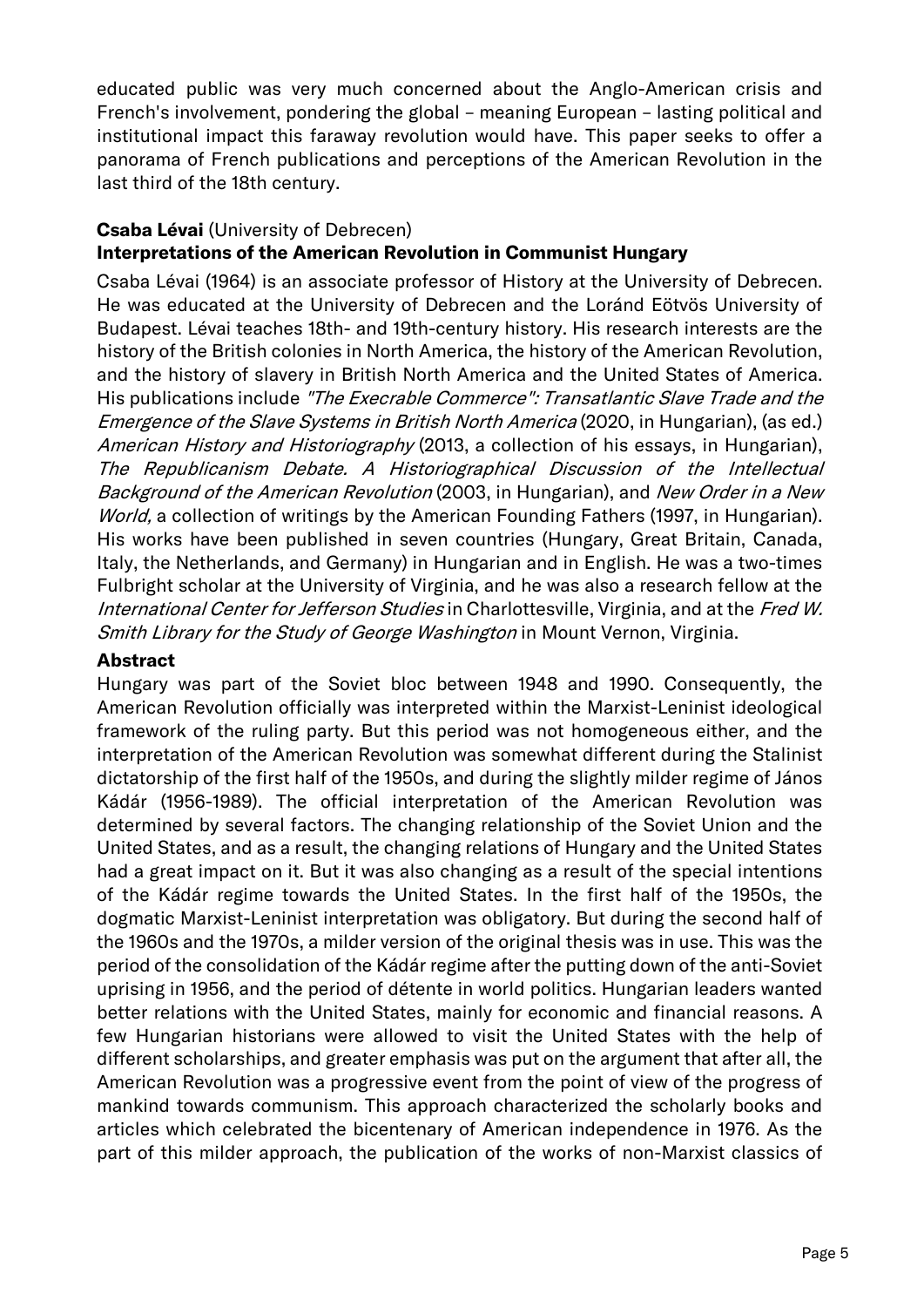American historiography (Charles A. Beard, Henry Adams) in the 1980s could be also interpreted as a sign of the relative ideological laxity of the late Kádár regime.

# **Ghislain Potriquet** (University of Strasbourg)

# **"La plus grande et la plus importante des révolutions": French Contemporaneous Writings on the American Revolution (1780s-1790s)**

Ghislain Potriquet has been associate professor of American Studies at the University of Strasbourg since 2010. He earned his doctorate in American studies from the University Paris III – Sorbonne Nouvelle. After publishing on language minorities in the United States, he developed an interest for comparative historiography. He contributed to Remembering Early Modern Revolutions (2018), with a chapter entitled "How the American Revolution Earned its *Indépendance*." Second to his interest for French historians of the United States are German historians. He is currently working on a book about French historians of the United States, from 1848 to the present.

# **Abstract**

The proclamation of the Third Republic ushered in an era of reform. In French academia, efforts were undertaken to bring *universités* on par with their foreign counterparts. As an academic discipline, history took a "methodical turn" over that very period. This paper will examine the works of French historians of the United States to assess the extent of such progress towards methodical, academic history. Works by Émile Boutmy, Adolphe de Chambrun, and Henri Doniol will be discussed. Each author studied the American Revolution and the adoption of the 1787 Constitution, commemorating in distinct ways the centennial anniversary of these foundational events.

#### **friday, july 9 2021, 11.00 AM Young Scholars' Forum**

**Chair: Volker Depkat** is professor of American Studies at the University of Regensburg and a board member of the Bavarian American Academy.

# **Markus J. Diepold** (University of Regensburg)

#### **"No Knife Near Our Dish": The Material Culture of Food, Hospitality, and Commensality in 18th Century Haudenosaunee-European Diplomacy**

Markus J. Diepold is a PhD student and research assistant in American Studies at the University of Regensburg, currently working on his thesis as part of the DFG-Project "Entangled Objects? The Material Culture of Diplomacy in Transcultural Processes of Negotiation in the 18th Century." His research focus is on early Modern History, Material Culture Studies, Diplomatic Theory, Food Culture, Native American History and Culture, and Critical Indigenous Theory.

#### **Abstract**

This paper aims to investigate what role various forms of food practices – such as the hosting of feasts and provisioning of delegations, as well as larger food-related questions concerning land use and trade of agricultural tools or liquor – played in 18thcentury diplomatic interactions between European and Haudenosaunee actors in the American Northeastern woodlands and how the presence or absence of these practices impacted their commercial, military, and political relations.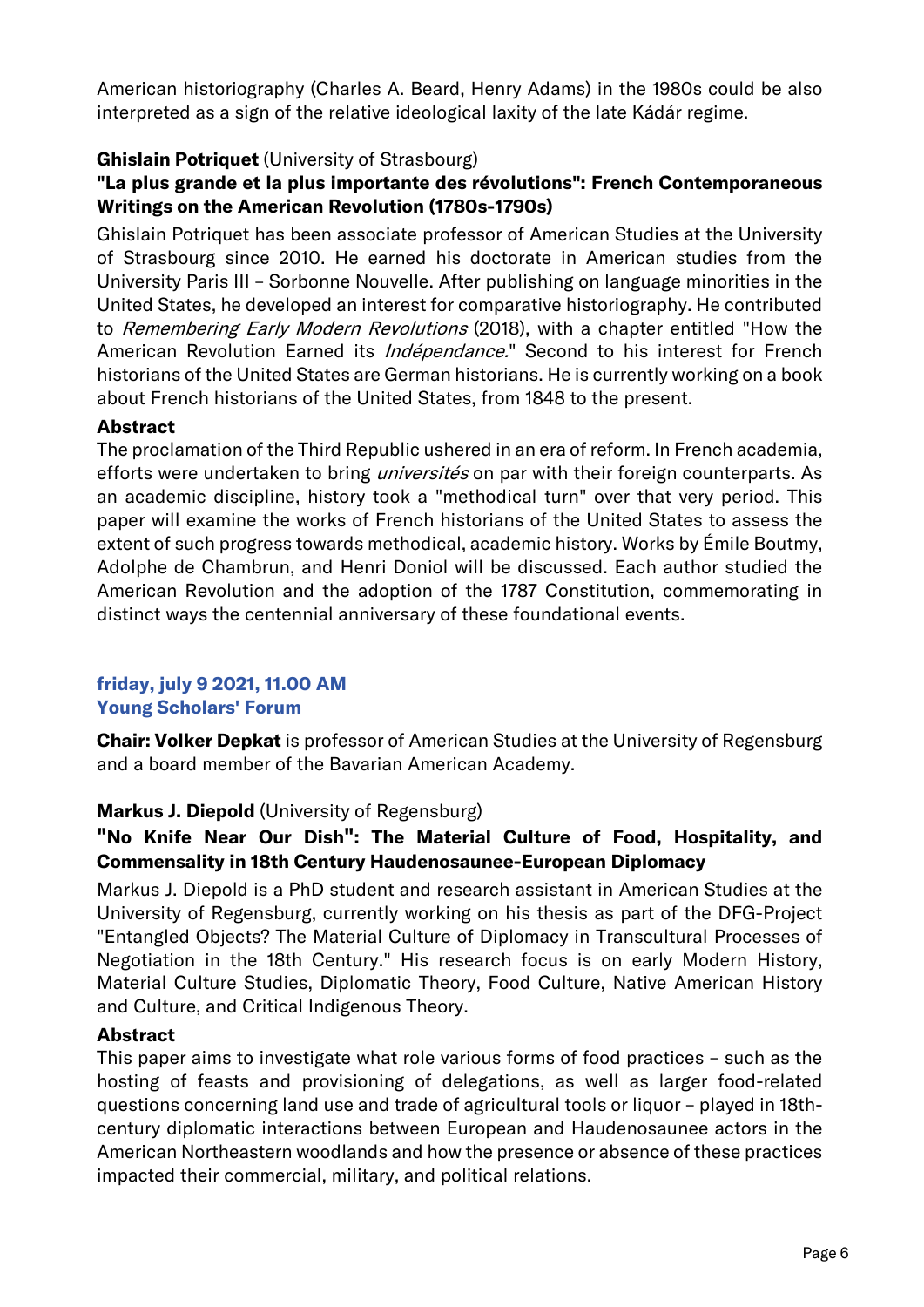# **Lisa Seuberth** (FAU Erlangen-Nürnberg) **Whiteness as Usual? American Africanism in the 21st-Century Novel**

Lisa Seuberth is a PhD candidate and research associate in American Studies at FAU Erlangen-Nürnberg. She passed her First State Examination in December 2020 in English and French and is currently working on her project on "White Supremacist and Anti-Black Discourses in Contemporary US American Literature". Her research interests mainly concern Postcolonial Studies, African American Studies, and Critical Race Theory with a special focus on Critical Whiteness Studies. In her research, she focuses on the role popular and prestigious literatures play in the constant (re-) construction of racialized US-American identities.

#### **Abstract**

This paper focuses on the reverberations of the White supremacist discourse Morrison called "American Africanism" in contemporary US-American literary writings. It is guided by the conviction that a rise in the critical awareness of Whiteness can be diagnosed in the United States between the 19th and the 21st century, reflected and encouraged by its national literatures. In contrast to many canonical works of the 19th and 20th centuries that promoted, or stayed ambiguous towards, American Africanism, contemporary prestigious literatures increasingly engage in a cultural shift within the US American public sphere by teaching racial literacy and transcultural recognition. Framing Morrison's concept with recent publications in Critical Whiteness Studies and Critical Race Theory, this presentation proposes that a combination of close and distant readings for American Africanism can be used to disclose not only latent white supremacist ideas but also literary strategies for their deconstruction.

#### **Thomas Stelzl** (University of Passau)

#### **Discussing War and Peace: Representations and Uses of the Past in German-American Foreign Policy**

Thomas Stelzl is a doctoral candidate and research assistant in American Studies and History Education at the University of Passau. His research focus is on American culture and politics, international relations, and conspiracy theories. More specifically, his PhD thesis addresses the issue of "Cultural Bias in Post-9/11 German and American Foreign Policy". The most recent classes he taught in Passau focused on American ideologies and on conspiracy theories in the United States as well as in Germany. In 2017, Thomas Stelzl was awarded the Bavarian American Academy's Post-Graduate Research Fellowship at Duke University and, in 2021, the University of Passau's Good Teaching Award.

#### **Abstract**

In the light of the current events in Ukraine, the so-called "West" seems united as rarely before. However, when Germany's new foreign minister Annalena Baerbock spoke at the Emergency Special Session of the UN General Assembly on Ukraine on March 1st, 2022, she admitted: "I have heard some of my colleagues say, when I was speaking on the phone around the world in the last days: 'You are calling on us to show solidarity for Europe. But where have you been for us in the past?' And frankly speaking, I am telling you: I hear you. We hear you. And I truly believe we should always be willing to critically question our own actions, our past engagements in the world. I am willing to do so." Indeed, Germany's self-proclaimed "deep[…] aware[ness] of its historic responsibility" (to quote Baerbock's UN speech once more) has repeatedly served as a justification to be critical of allies, particularly the United States, where American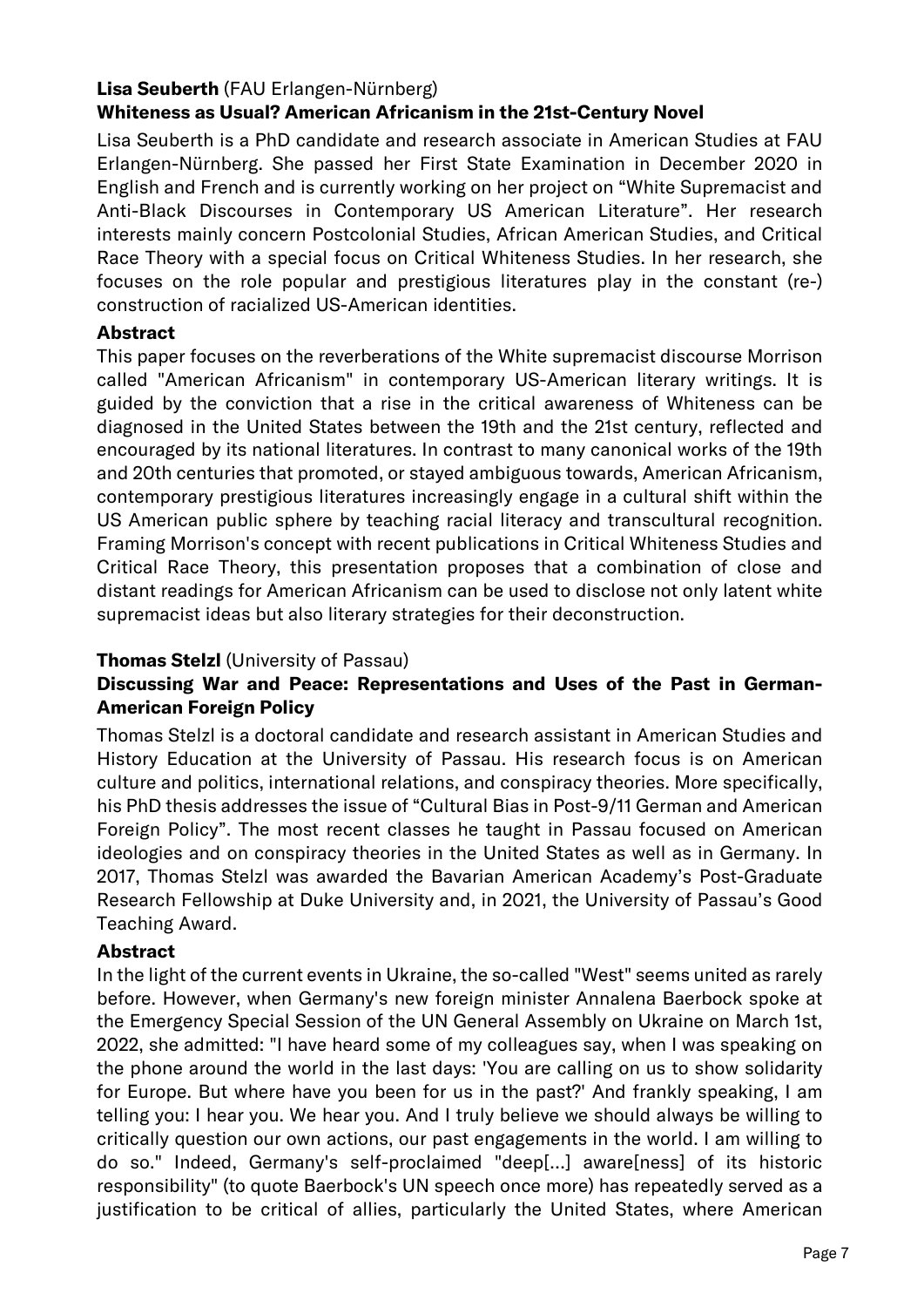exceptionalism provides a quite different cultural backdrop. Looking at a small selection of case studies concerning military conflicts of the last 20 years, this paper will show how specific interpretations of the past and the cultural peculiarities they cause have been used to explain different foreign policy decisions in the United States and in Germany.

# **friday july 8 2022, 2.00 PM Revolutions, Independence and Political Exiles**

**Chair: Ursula Prutsch** is professor of American Studies at LMU Munich and a member of the Bavarian American Academy.

#### **Susanne Lachenicht** (University of Bayreuth)

#### **German Exiles in Revolutionary France: Changing Perspectives on the American Revolution**

Susanne Lachenicht is professor of Early Modern European and Atlantic History at the University of Bayreuth. She has been a visiting professor/fellow at All Souls College, Oxford, at the EHESS, Paris, and at the universities Toulouse Jean Jaurès and Angers. Together with Lauric Henneton (UVSQ), she founded the Summer Academy of Atlantic History (SAAH). From 2012 to 2014, she was president of the European Early American Studies Association (EEASA). She is one of the co-editors of OUP's bibliography "Atlantic History" and a member of the Journal of Early American History's (Brill) advisory board. Her publications include The TransAtlantic Reconsidered (2018/2020) with Charlotte Lerg and Michael Kimmage (eds.), Connecting Worlds and People. Early Modern Diasporas (2016) with Dagmar Freist (eds.), Die Französische Revolution (2012/2016) with Kirsten Heinsohn (eds.), *Europeans Engaging the Atlantic. Knowledge* and Trade (2014, as ed.), Hugenotten in Europa und Nordamerika: Migration und Integration in der Frühen Neuzeit (2010), Diaspora Identities: Exile, Nationalism and Cosmopolitanism in Past and Present (2009), and Information und Propaganda: Die Presse der deutschen Jakobiner im Elsaß (2004).

#### **Abstract**

With the American War of Independence, dreams of a reform of the Holy Roman Empire, of its "federal" constitution seemed to become more concrete. However, it was the French Revolution that would shatter and fundamentally change Germany's constitution. While many Germans had welcomed the outbreak of the French Revolution in the first place, the period of terror and the revolutionary wars changed how Germans looked at France – except for a small group of radical admirers of the revolutionary process who had had to flee the Holy Roman Empire. Some of these political exiles, such as Friedrich Cotta or Georg Wedekind, supported the French in their military campaigns to "free Germans from slavery". However, in 1797, 1799, and during the period of Napoleonic occupation, their expectations that the French would "republicanize" and "democratize" Germany were disappointed. This paper addresses how, between 1776 and 1815, representations of the American Revolution developed in the writings of these German exiles, against the background of the revolutionary process in France. Which place did they attribute to the American Revolution in the Age of Revolution?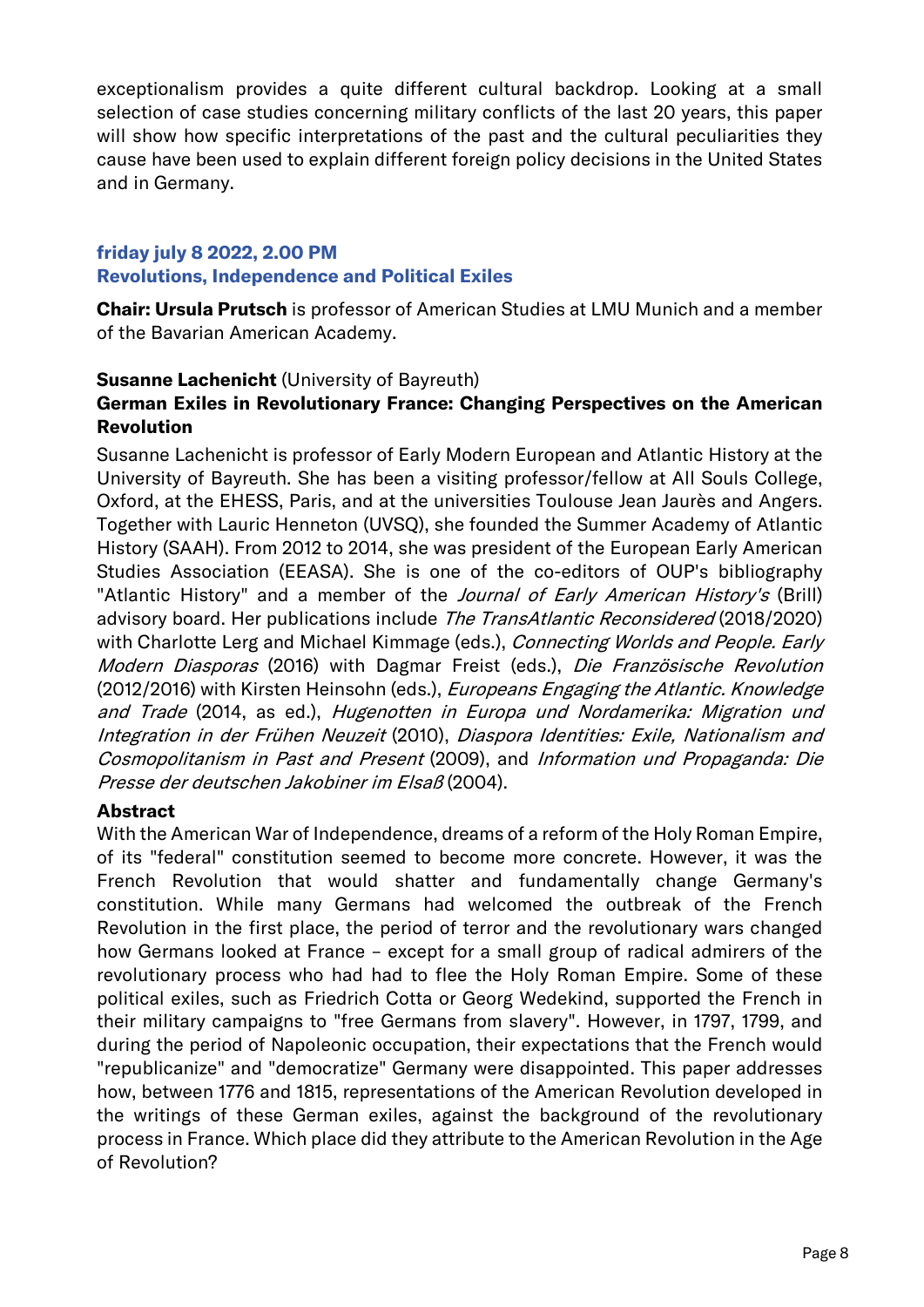#### **Alessandro Bonvini** (SSM, Naples)

#### **Echoes of the American Revolution in the Risorgimento: Views from the Republican Diaspora in the United States (1835-1860)**

Alessandro Bonvini is currently a research fellow at the Scuola Superiore Meridionale (University of Naples "Federico II"). He has been a postdoctoral fellow at the Istituto Italiano per gli Studi Storici and at the German Historical Institute, Rome, and Max Weber Fellow at the European University Institute, Florence. He obtained a PhD in History from the University of Salerno, in joint supervision with Pontificia Universidad Javeriana of Bogota. His research interests focus on entangled revolutions, nationalisms, and volunteerism in arms in the 19th-century Atlantic world. His first book is Risorgimento atlantico: I patrioti italiani e la lotta internazionale per le libertà, Rome-Bari (2022). He is a member of the editorial board of *II Mestiere di Storico* and La Rassegna storica del Risorgimento.

#### **Abstract**

Echoes of the American Revolution widely resounded throughout the Risorgimento. Liberal and Republican writers overflowed with enthusiasm for the independence of the Thirteen Colonies, praising the moral virtues of the new nation, the adoption of advanced practices of political participation, and the establishment of a representative government. George Washington became a symbol of liberty; the US constitution a benchmark for future written constitutions, and the Congress a potential model for the creation of a national assembly. Even though historiography has long analyzed the influence of the American Revolution in pre-unification Italy, less attention has been paid to actors who experienced the United States. From the mid-1830s, economic migration, exile, and proscriptions moved to the United States some hundred patriots, who principally settled on the East Coast. These émigrés acted as cultural transfers, contributing to create, shape, and transmit narratives of the American Revolution focusing on three key features: the Republican ethos of the founding fathers, the federalist system, and the pursuit of economic and religious freedom.

#### **Charlotte Lerg** (LMU Munich)

#### **19th Century German Exile Historiography in America: Writing 1848 into an Atlantic Revolutionary Tradition**

Charlotte A. Lerg assistant professor teaches North American history and transatlantic studies at LMU Munich where she also serves as managing director of the Lasky Center for Transatlantic Studies. Holding an MA in Modern History and Philosophy from the University of St. Andrews and a PhD in History from Tübingen University, she has also taught at the Universities of Bochum, Münster, and Jena. She held the BAA fellowship at the John W. Kluge Center (Library of Congress) and a fellowship at the German-Historical-Institute in Washington DC. Her Habilitation Universitätsdiplomatie. Prestige und Wissenschaft in den transatlantischen Beziehungen 1890-1920 was published in 2019. Lerg has also written a textbook in German on the American Revolution (second ext. edition 2022). Further publications focus on cultural diplomacy and transatlantic relations in the 19th and 20th century, especially on the 1848 Revolutions, the First World War, and the Cold War. She is one of the editors in chief of HIC. International Yearbook for Knowledge and Society. Her current research projects are concerned with Canadian memory culture, visual knowledge, digital public humanities, and Revolution historiography.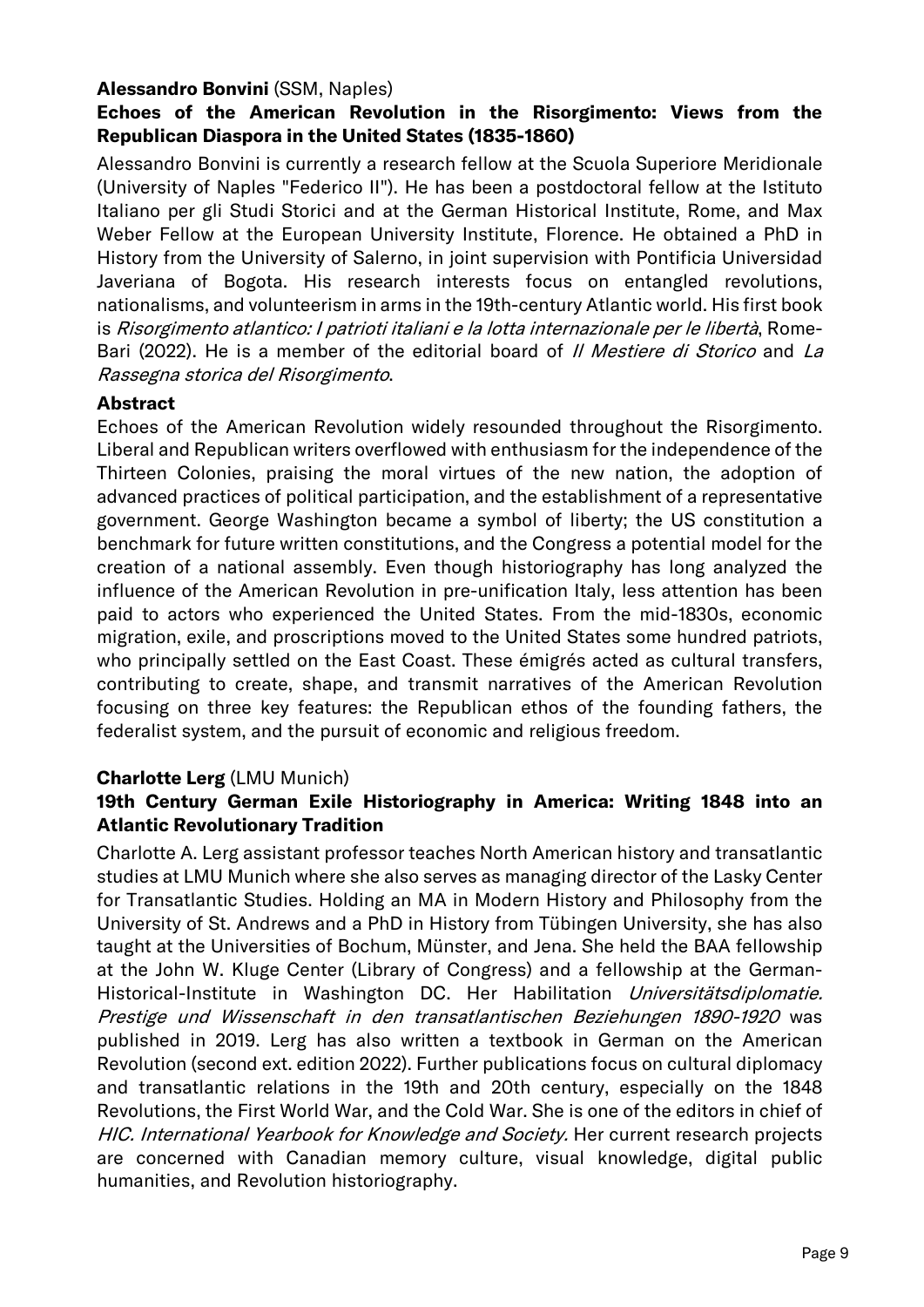#### **Abstract**

In his famous 1909 compendium on *The German Element in the United States*, Albert Faust relayed that "many a son of liberty" made his way across the Atlantic in 1848- 1849. This observation at the beginning of the 20th century was really the tail end of the 1848-romanticism among German-American authors. Deconstructing their myths has long been an established part of the scholarship on mid-19th-century German immigration to the United States. This paper, however, will focus not on the myths but on the mythmakers. Unlike traditional narratives that highlighted German contributions during various historical periods in North American history, these authors aimed to inscribe the German example into the Atlantic (especially American) narrative of Revolution. At a time when there was a heightened impetus to elevate German ethnicity in the United States, especially during the last third of the 19th century, the 1848 revolutions became a peculiar point of reference, that functioned along a unique kind of historiographical logic.

#### **friday, july 8 2022, 4.30 PM Keynote Address**

**Chair: Susanne Lachenicht** is professor of early modern European and Atlantic History at the University of Bayreuth and a member of the Bavarian American Academy.

# **Sarah M.S. Pearsall** (Johns Hopkins University)

# **Representing Revolution**

Sarah M.S. Pearsall is professor of history at Johns Hopkins University, she previously taught at Cambridge University. Her research specializes in the history of North America in the early modern era, especially the colonial and revolutionary periods of what is now the United States. She is the author of *Polygamy: A Very Short Introduction* (2022), Polygamy: An Early American History (2019), and Atlantic Families: Lives and Letters in the Later Eighteenth Century (2008). She is currently working on a book entitled Freedom Round the Globe: A New History of the American Revolution, which will appear in 2026. The book focuses on a global perspective on the American Revolution as all kinds of women and men around the world buckled against what seemed to be increasingly oppressive forms of authority and slavery; and their struggles for freedom influenced how this American story played out in the years from 1763 to 1788.

#### **Abstract**

How should we remember and commemorate the American Revolution? This question grows more pressing as we approach 2026 and the 250th anniversary of the Declaration of Independence. The American Revolution has long been a topic of lively scholarly debate, but it is also a matter of significant public and civic interest especially in the United States. This lecture will consider these matters of commemoration and representation in part to think through how best to mark the upcoming anniversary.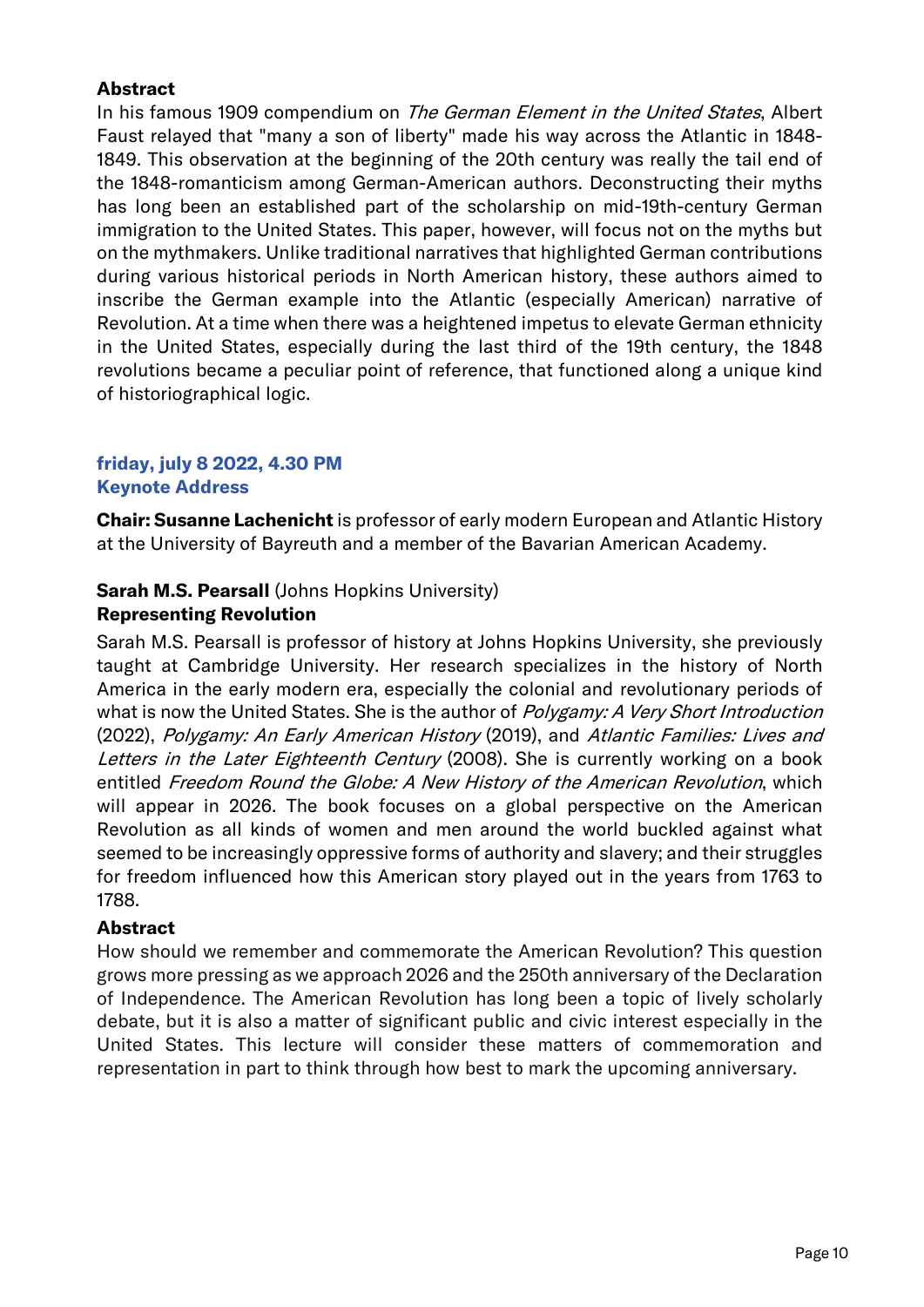#### **saturday, july 9 2022, 9.00 AM Loyalists and Conservatives**

**Chair: Volker Depkat** is professor of American Studies at the University of Regensburg and a board member of the Bavarian American Academy.

#### **Jannik Keindorf** (University of Duisburg-Essen)

#### **Counter-Revolutionary Solidarity? Loyalist Refugee Communities in Jamaica in the Aftermath of the American Revolution**

Jannik Keindorf is a PhD candidate at the ERC Project "Atlantic Exiles: Revolution and Refugees in the Atlantic World, 1770s-1820s" at the Historical Institute of the University of Duisburg-Essen. 2017-2021, he did his master of arts in History and Philosophy at Ruhr-University Bochum. During this time, he was also a research assistant at the Historical Institute for the MERCUR-project *Doing Globalization - At Home: Ständische* Lebensführung als frühmoderne Verflechtungspraxis in 2020, and at the Institute for Social Movements from 2017 to 2019. His research interests are the history of the British Empire (late 17th - early 19th century), early modern history, global history, and refugee history.

#### **Abstract**

This paper explores the uses of the American Revolution for those who remained loyal to the British Empire and fled the United States in its aftermath. It focuses on the Caribbean as a central stage for counter-revolutionary activity by loyalist refugees committed to the idea of imperial 'improvement'. Jamaica was a key destination, with about 10,000 loyalist exiles seeking refuge here. However, the historiography emphasizes how they struggled to make a living. The paper tries to bring this verdict into question by analyzing the ties between loyalism and imperial improvement, and the role they played in the reception of loyalist refugees. It seeks to show that the American Revolution became a key point of reference to both loyalist refugees and the Jamaican host society for demonstrating their unconditional loyalism towards the British crown. It asks if this commonality managed to bridge the divide of imperial and national allegiance enforced during the Age of Revolutions.

#### **Alexander Kruska** (FAU Erlangen-Nürnberg)

#### **"As Gently as the Ripe Apple Falls from the Tree": The Foundation of the American Republic in 19th-Century German Conservative Thought**

Alexander Kruska is a lecturer in Political Science at FAU Erlangen-Nürnberg and teaching coordinator for FAU's Social Studies Education programme. From 2011 until 2015, he worked as an archivist at FAU's "Gerlach archive" and, until 2018, as research associate at the Political Science Department. His PhD dissertation (Die Polemik der Restauration, FAU, 2017) deals with the polemics the infamous reactionary Karl Ludwig von Haller used to fight against early liberal thought and its democratic ideals. His latest publication is Military Dictatorship as the "Reign of the Mightier": Karl Ludwig von Haller's Organicist Concept of Natural Order and Autocratic Rule (2021). Kruska's main research interests are political theory, history of political institutions, and German conservatism in the 19th century.

#### **Abstract**

In the aftermath of the French Revolution, early German conservative thought is determined by a specific approach to the maintenance of political order. As sacred boundaries not to be broken, the criteria of legitimacy and tradition shall define the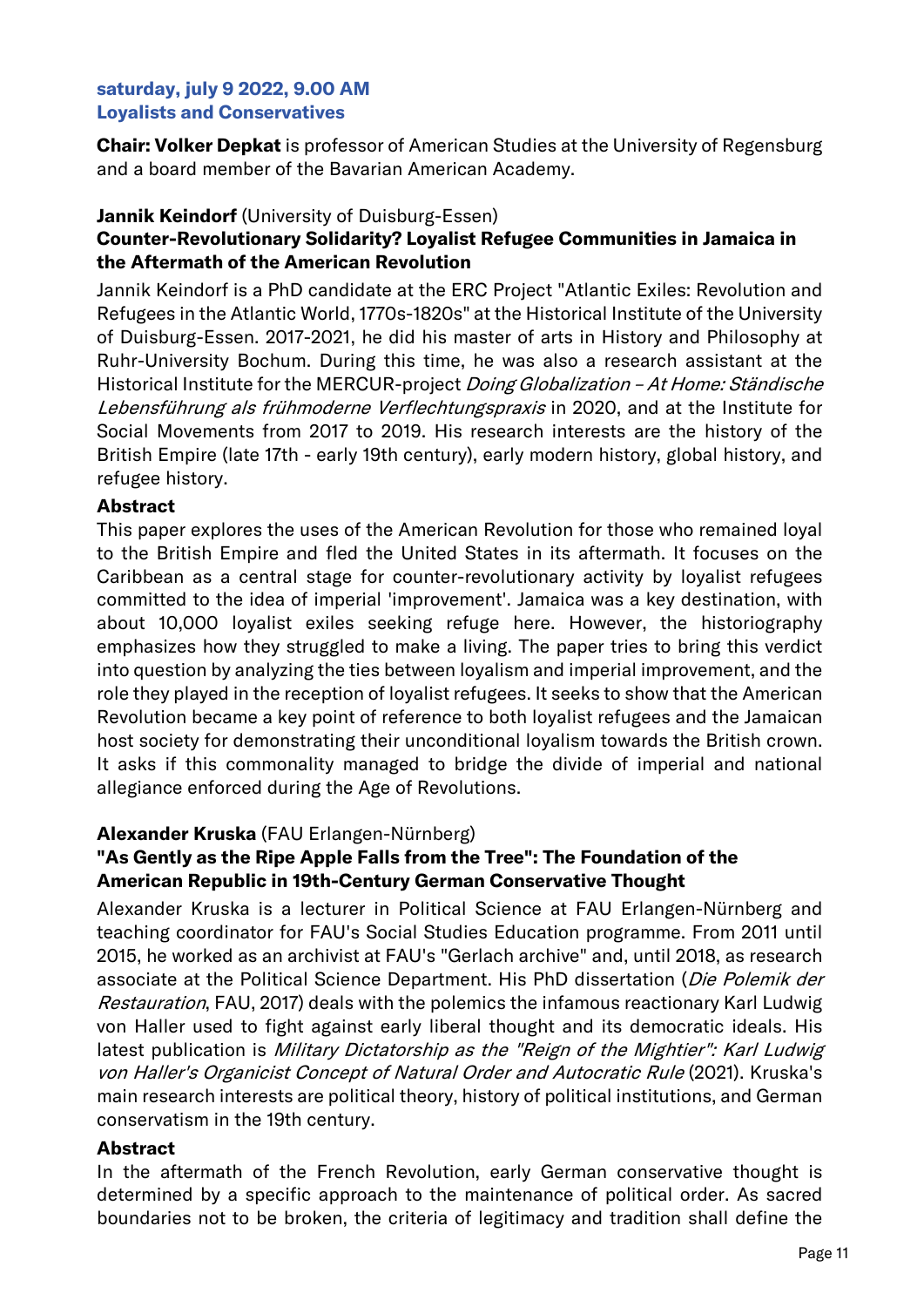narrow path of politics. But unlike the "philosophical republic" of revolutionary France, the foundation of the American republic is not considered an exception from this concept despite its birth in revolutionary war. On the contrary, the perception of the breakaway of the thirteen North American colonies from their sovereign's rule gives an insight into the conservatives' notion of the development of legitimate political order. The paper outlines and compares the argumentation regarding the establishment of non-monarchical government in America in the writings of some of the most influential thinkers and politicians of early German conservatism: Friedrich von Gentz, Karl L. von Haller, E. Ludwig von Gerlach, and Friedrich J. Stahl. All of them support a particular notion of legitimate republicanism, based on a sharp distinction between the American and the French Revolution, its origins, and its different contexts. In their eyes, however, also lawful republics like the young United States represent artificial and fragile constructs susceptible to democratic temptations. And whereas monarchies are based on obedience to the crown, a republic is held together by nothing but the rulers' spirit of brotherhood and a (British) sense of liberty.

#### **Annabelle Meier** (Georg-August-University Göttingen)

#### **An Aspirational "Quiet" Revolution: The Perception of American Independence in German Constitutionalism**

Annabelle Meier holds a degree in law and history from the Julius-Maximilians-University Würzburg. From 2016 to 2020, she was a research assistant at the chair of Philosophy of Law, Constitutional and Administrative Jurisprudence, where she worked on her doctoral thesis ("Die Jellinek These vom religiösen Ursprung der Grundrechte," submitted 2021). Her research interests include constitutional law and history, especially history of human rights. In September 2018, she was BAA-fellow at the Gilder Lehrman Center for the Study of Slavery, Resistance, and Abolition of Yale University. Currently, she is a legal trainee at the Fulda district court and research assistant at the department for fundamentals of law at Georg-August-University Göttingen.

#### **Abstract**

While the French Revolution sent shockwaves through Europe with neighboring monarchies in fear of upheaval and France itself ultimately dissolving into terror, the American Independence unfolded as a "quiet" nation building process. This American "conservatism" attracted the attention of German liberals who had lost hope to fulfill their republican goals during the restauration period that followed the constitutional movement in 1848. For them, the American example provided the useful narrative that there is no inescapable connection between constitutional rights and revolutionary terror. Prominent scholars, like Troeltsch and Jellinek reviewed the American Independence in an a-historical fashion, framing it as "rights-based" and "ademocratic". This perception of the American Revolution, that deliberately sidelines its democratic core, shows what has been thinkable in Wilhelminian Germany: Constitutionalism with individual rights sans democracy – a view on history that illustrates the long way to democracy in 19th century Germany and might even explain today's discrepancy between the American "political" and the German "juridic" take on democracy.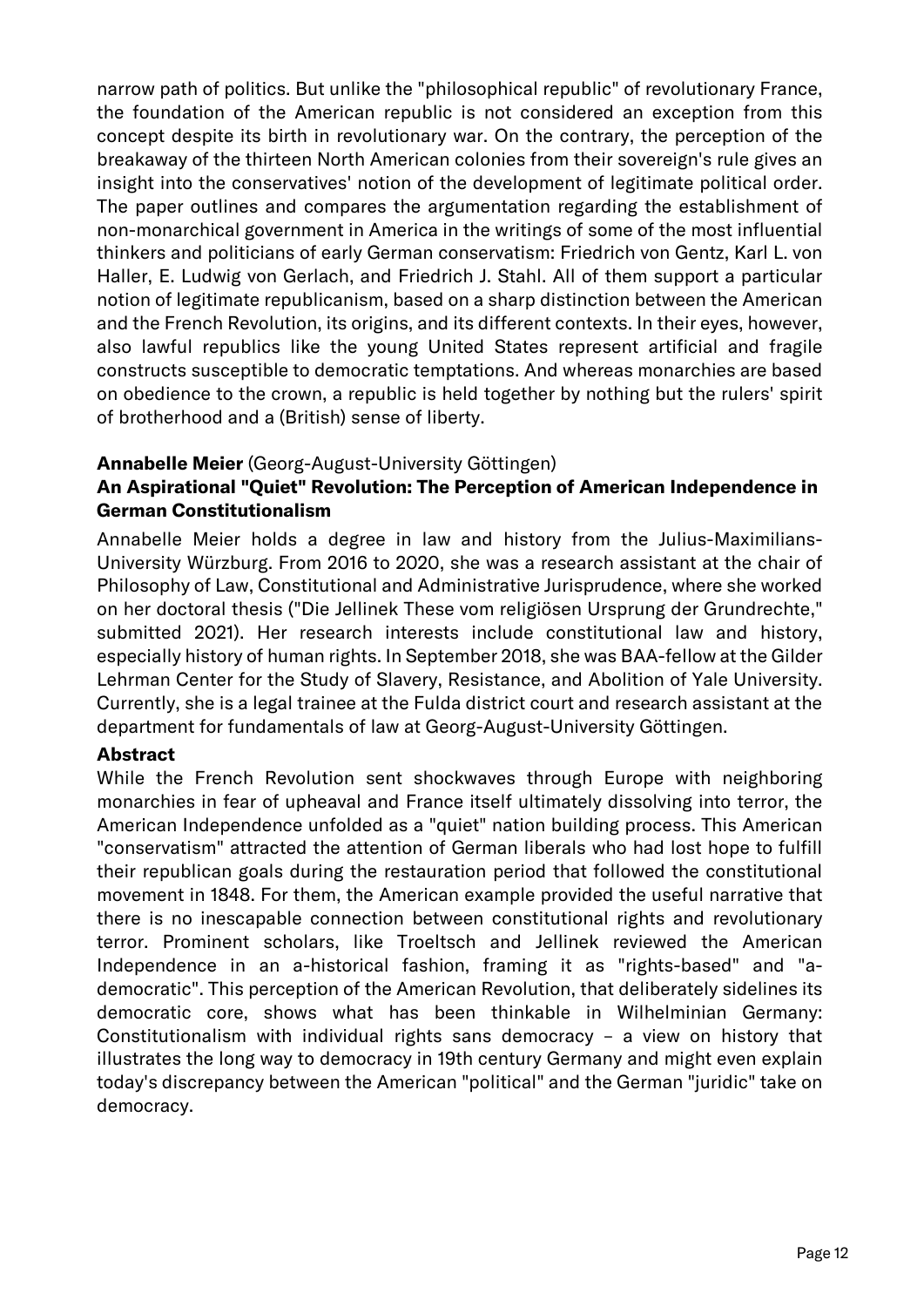#### **saturday, july 9 2022, 11.00 AM Staging, Singing, and Dancing the American Revolution**

**Chair: Kerstin Schmidt** is professor of American Studies at KU Eichstätt-Ingolstadt and deputy director of the Bavarian American Academy.

#### **Nassim Balestrini** (Karl-Franzens-University Graz)

# **Staging the American Revolution: Dramatic Genres and/as Political Discourse**

Nassim W. Balestrini is professor of American Studies and Intermediality at the University of Graz, and director of the Centre for Intermediality Studies in Graz (CIMIG). Her research focuses on US-American literature and culture from the 18th century to the present. Particular interests include adaptation (as in her monograph From Fiction to Libretto: Irving, Hawthorne, and James as Opera, 2005, and in the edited volume Adaptation and American Studies, 2011) and life writing across media (as in Intermediality, Life Writing, and American Studies, 2018, co-edited with Ina Bergmann). Among her recent publications are articles and book chapters on hip-hop culture, climate change theater, Lin-Manuel Miranda's oeuvre, contemporary opera, and contemporary poetry. Contemplating borders and mobility – be it between nations, cultures, languages, or media – informs much of her research.

#### **Abstract**

The American Revolution occurred during a time period in which spoken drama and musical theater were not clearly distinguished. The uncertainties that scholars have experienced when trying to classify or categorize works from the last third of the 18th century have impacted the ways in which works from this era have been studied from different disciplinary perspectives. Beyond that, extant scholarship tends to ignore the respective role and contribution of multiple artists (e.g., playwright, lyricist, composer) and artistic media (e.g., spoken dialogue, songs, instrumental music) in specific works. This paper will focus on how research on such stage works about the political upheaval of the American Revolution and its aftermath could and should take specific cultural contexts and transatlantic genre histories into account in order to produce more complex understandings of theater as a participant in political discourse.

#### **Vanessa Vollmann** (University of Passau)

# **Reimagining Milestones: Myths of the American Revolution in the Musical "Hamilton"**

Vanessa Vollmann is a lecturer in American Studies at the University of Passau. She handed in her dissertation, "Founding Mothers of Color: A Critical Race Feminist Investigation of the Female Founder Narrative in 'Hamilton'", in May 2022. An alumna of Passau, she found her way back to academia after 20 years as an interpreter and teaching interpreting. Her M.A. in political science and English literature from the Johann Wolfgang Goethe-University in Frankfurt with a particular focus on New English Literatures and Cultures as well as her personal experiences of having grown up in postcolonial societies in Tunisia and Kenya have developed in her an acute interest in uncovering systemic power structures societies emit when rendering invisible voices that are placed outside the dominant narrative. Her most recent project is leading her into the realm of the so-called American "Fly Girls" – the women aviators whose stories of daring and bravery in the singular decade between the World Wars remain largely untold.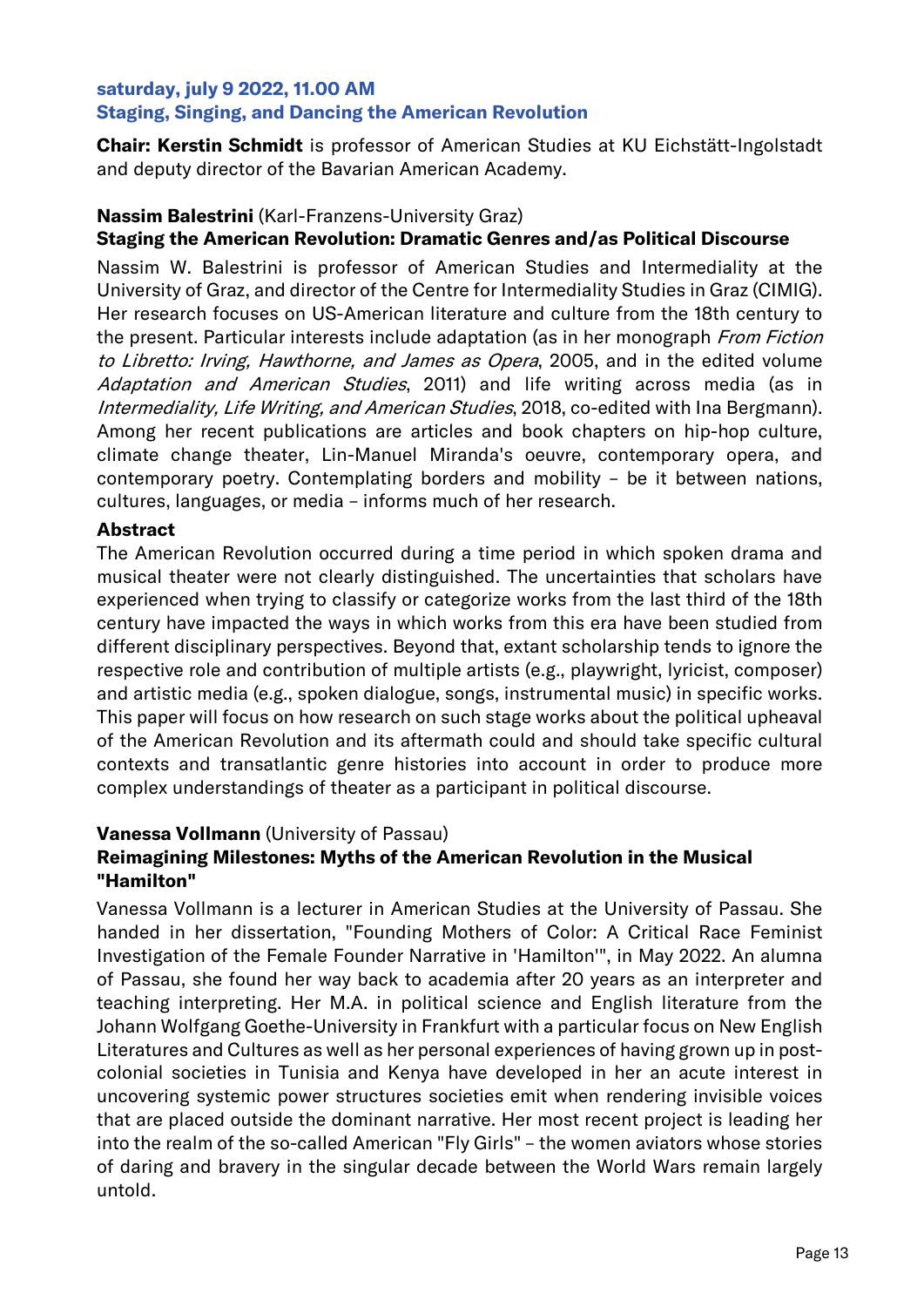#### **Abstract**

Lin-Manuel Miranda's Broadway musical has become an established part of the cultural and historical discourse in the United States. The script is based on Ron Chernow's 2010 biography Alexander Hamilton and consequently has a strong foothold in White male American founder mythology. Miranda uses colorbent representation of its lead characters so that *Hamilton* can be read as a Founding Father "counterstory," to borrow the Critical Race Theory term for including marginalized voices in the dominant narrative. While *Hamilton* reclaims the framer narrative for Americans of Color in this way, it does not discredit the set of established beliefs and myths constructed around the idea of the Founding Fathers and in this way feeds into how, over time, the dominant imagination has replaced the facts surrounding the Revolution with these myths. This paper explores three such myths that have in common that in Hamilton they are constructed around female or feminized representations that also have at their core a female voice that has remained largely invisible in the framer mythology even into the 21st century.

#### **saturday, july 9 2022, 1.30 PM AMERICA 2026**

#### **Bertrand Van Ruymbeke** (University of Paris 8)

Bertrand Van Ruymbeke is professor of American Civilization and History at the University of Paris 8. He works on early America, the American Revolution, and 18thcentury Franco-American relations. Former member of the Omohundro Institute Council (2017-2021), he is an honorary member (senior) of the Institut Universitaire de France (class of 2015-20). He is the author of L'Indépendance des États-Unis: Heritage et Interpretations (2021), Histoire des États-Unis : De 1492 à nos jours, 2 vols. (2021), The Atlantic World of Anthony Benezet (1713-1784) (2016), A Companion to the Huguenots (2016), L'Amérique avant les États-Unis: Une histoire de l'Amérique anglaise, 1497-1776 (2013, paperback revised edition 2016), Les huguenots et l'Atlantique, 2 vols. (2009-2012), coeditor of Constructing Early Modern Empires (2007), and From New Babylon to Eden: The Huguenots and Their Migration to Colonial South Carolina (2006). He is currently writing a French history of the American Revolution and is the coordinator of the European and Transatlantic consortium America 2026.

#### **Abstract**

In 2026, the United States will celebrate the 250th anniversary of its Declaration of Independence (July 4, 1776), an event which had considerable repercussions in the Atlantic World in the 18th century and which will lead to numerous commemorative moments and publications worldwide. AMERICA 2026 (America, Europe, Revolutions, Independence and Commemorations in the Atlantic world) aims at studying both the contemporaneous impact of the American Revolution on European societies in the 18th century and at placing European historiographies in a comparative perspective. This project intends to build an unprecedented historiographical panorama and reflection through a collaboration between professors and scholars in France and in Europe and through regular and rich exchanges with their American peers. AMERICA 2026 seeks to fully contribute to the debates and to the cultural and academic productions that will accompany the commemorative moment and which will also lead to critical reviews of the study of the American Revolution (women, slaves, loyalism), of its world impact and of its influence on the history of modernity. AMERICA 2026 is aimed at becoming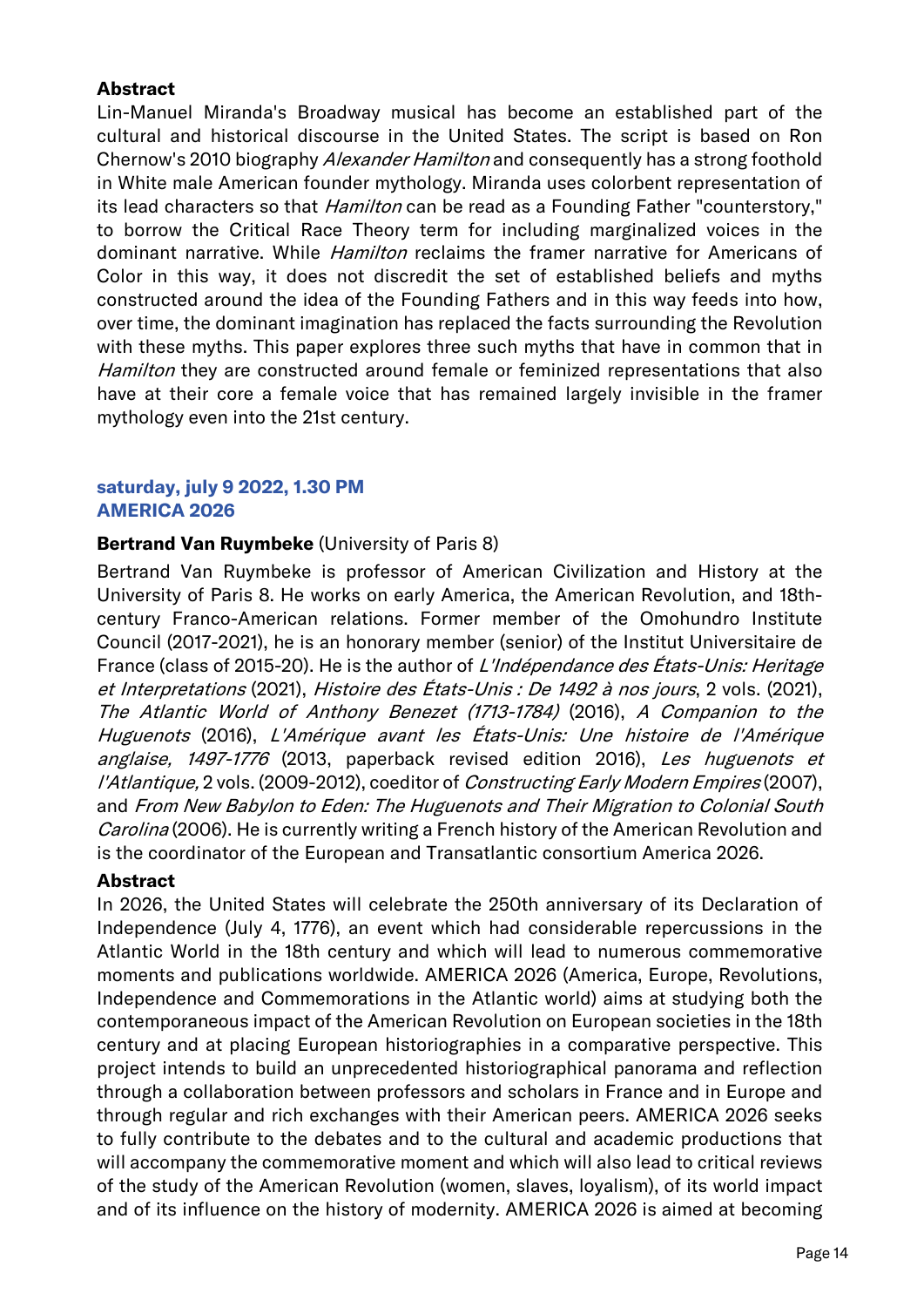the principal academic center in France and in Europe on the study of the American Revolution and its commemoration. The website will soon be available under the address [www.america2026.eu.](http://www.america2026.eu/)